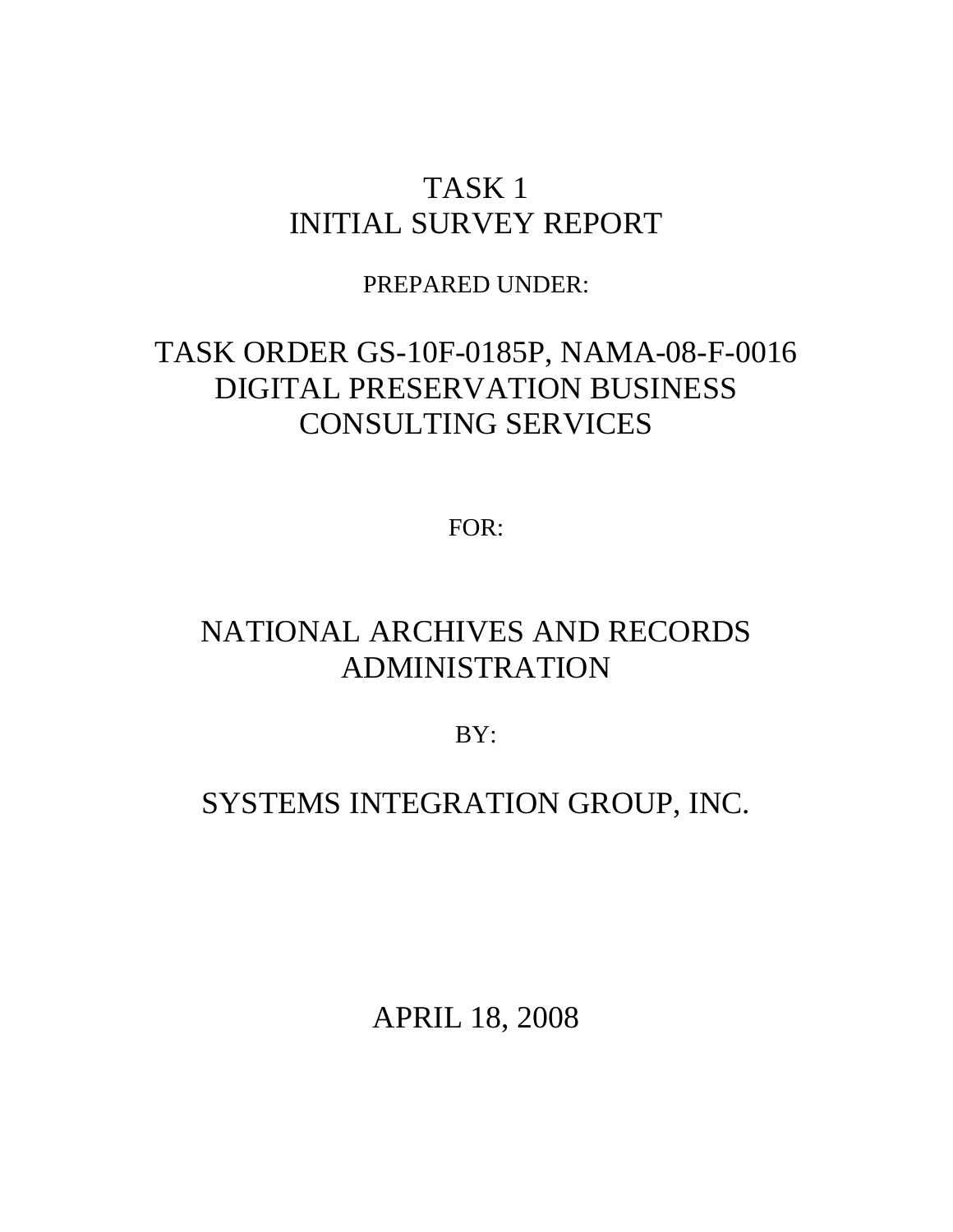## **Table of Contents**

| DROID http://www.nationalarchives.gov.uk/about apps/PRONOM/Tools.htm  2                  |  |
|------------------------------------------------------------------------------------------|--|
| PRONOM: http://www.nationalarchives.gov.uk/preservation/digital.htm  2                   |  |
|                                                                                          |  |
|                                                                                          |  |
|                                                                                          |  |
|                                                                                          |  |
|                                                                                          |  |
|                                                                                          |  |
|                                                                                          |  |
|                                                                                          |  |
|                                                                                          |  |
|                                                                                          |  |
|                                                                                          |  |
|                                                                                          |  |
|                                                                                          |  |
|                                                                                          |  |
|                                                                                          |  |
|                                                                                          |  |
|                                                                                          |  |
| XENA: http://www.naa.gov.au/records-management/secure-and-store/e-preservation/at-       |  |
|                                                                                          |  |
| The National Library of Australia: http://www.nla.gov.au/preserve/digipres/tools.html 12 |  |
| Victorian Electronic Records Strategy(VERS): http://www.prov.vic.gov.au/vers/vers/ 13    |  |
|                                                                                          |  |
|                                                                                          |  |
|                                                                                          |  |
|                                                                                          |  |
|                                                                                          |  |
|                                                                                          |  |
|                                                                                          |  |
|                                                                                          |  |
|                                                                                          |  |
|                                                                                          |  |
|                                                                                          |  |
|                                                                                          |  |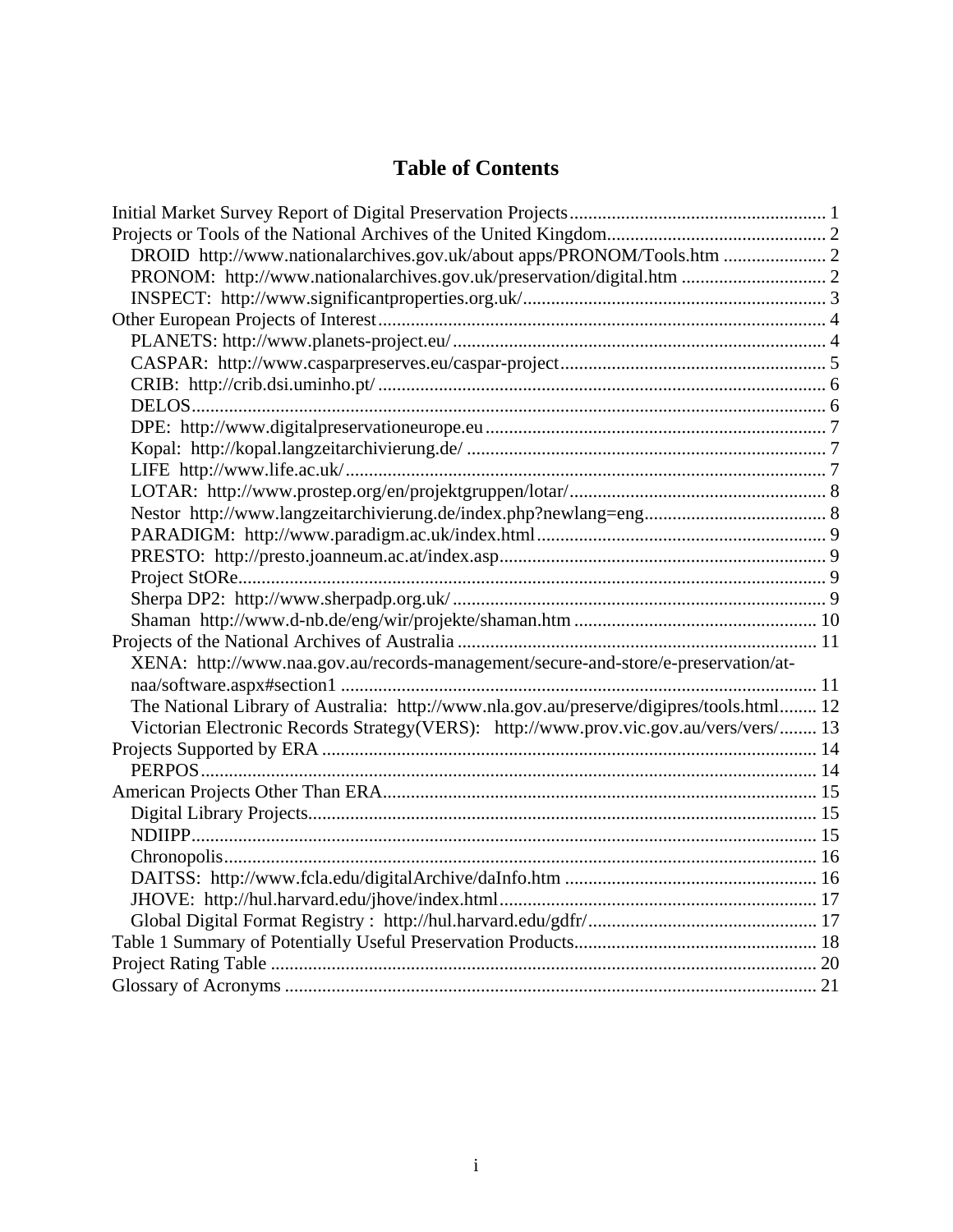## **Initial Market Survey Report of Digital Preservation Projects**

<span id="page-2-0"></span>The National Archives and Records Administration awarded a Task Order contract to Systems Integration Group, Inc. to provide Digital Preservation Business Consulting Services related to the identification and assessment of emergent information system technologies on behalf of the Electronic Records Archives System (ERA). This market survey is the first of three deliverables, listed as Initial Survey Report. The contract requires that SIG conduct a census and market research to identify digital preservation projects that intend to produce technology, procedures, standards, or knowledge that could be of use in NARA's preservation of electronic records in the ERA system; to identify the types of products, noting assumptions and restraints; and to assess the potential usefulness of each product for NARA.

The information in this report is based on publicly available information. No additional research was conducted, based on the contract stipulation that NARA would indicate what projects should be further researched. A teleconference held at the beginning of the contract with NARA and SIG staff provided further clarification as to the direction this report should follow. Dr. Kenneth Thibodeau, Program Director for ERA, indicated that the initial survey should provide a list of activities that have some promise. Further research will lead to the identification of 3 to 6 projects or organizations that NARA might contact for possible collaboration. The purpose of this Task is to identify procedures, analytic tools, or standards that NARA might apply in implementing the ERA system, and software tools that might be used in the system, for example in the digital preservation framework or search and access framework.

With additional information supplied by ERA staff members, we began our research. In addition, based on Dr. Thibodeau's recommendation to meet with Dr. Mariella Guercio, we solicited recommendations on possible sources of collaboration from Dr. Guercio. We have included the information that Mr. Robert Chadduck and Dr. Guercio provided after our review of publicly available information. Based on comments from NARA on the first draft, we have incorporated additional information from staff of the ERA Research Division, Robert Chadduck and Mark Conrad. In reviewing these projects, a number clearly have been built upon earlier ERA research activities. It is to be anticipated that the projects identified in this paper would welcome continuing collaboration with ERA, which would provide benefits to both communities. It should also be noted that the projects listed are at different stages of development and maturity, and this will influence the timing of possible collaboration.

Much of the current literature about digital preservation focuses on digitization and metadata. Unless we could find specific mention of tools relating directly to preservation of digital materials, we have not included these projects in this survey. There are a number of projects currently underway in the U.S., U.K., Europe, Australia and New Zealand that appear to offer products that might be useful to ERA. Many of these projects have representatives from a variety of countries and professions.

At the end of the report is a table with a summary of ratings for possible collaboration with the projects discussed in this report. A glossary is attached to provide titles for the projects under discussion.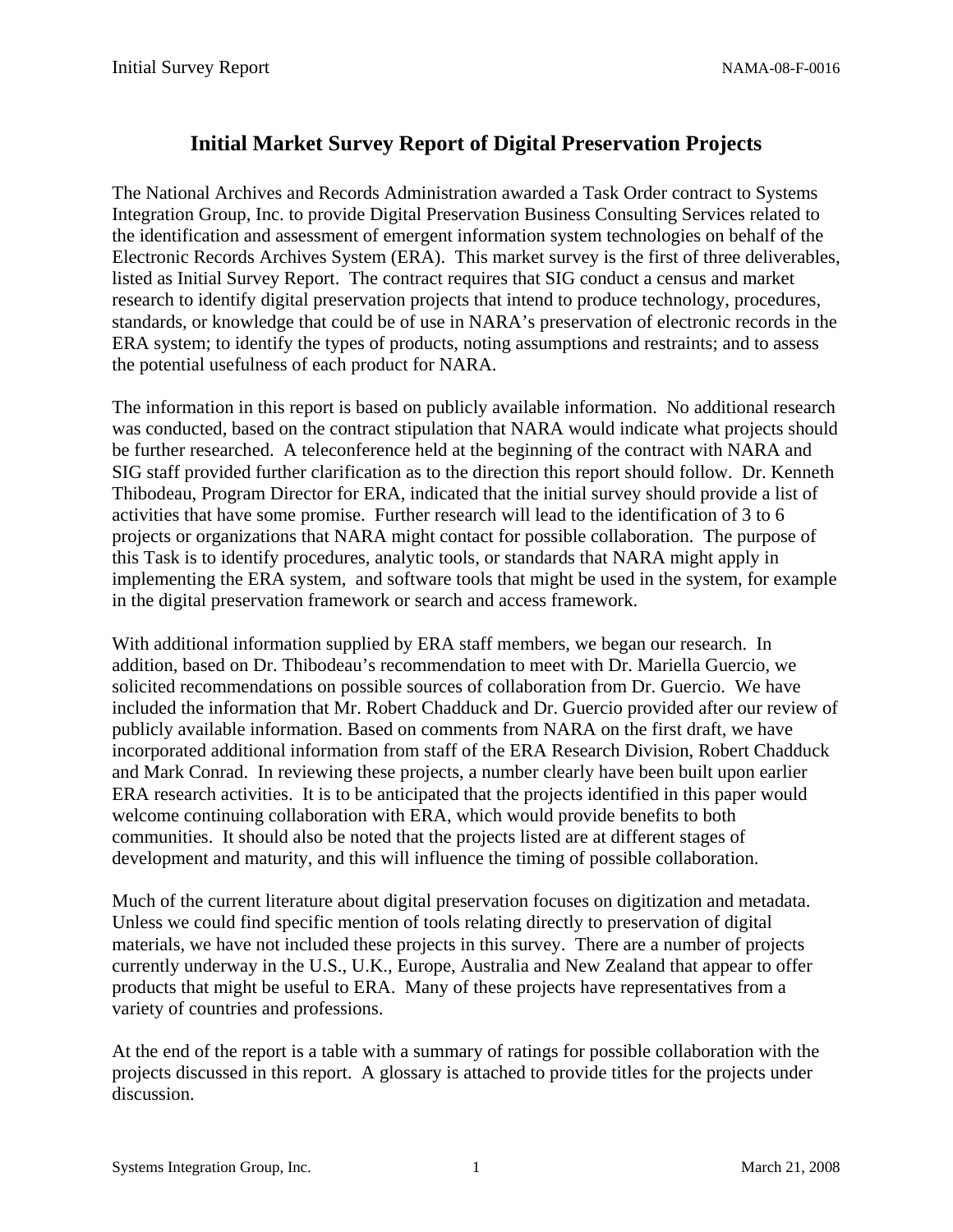## **Projects or Tools of the National Archives of the United Kingdom**

#### <span id="page-3-0"></span>**DROID http://www.nationalarchives.gov.uk/about apps/PRONOM/Tools.htm**

**DROID (Digital Record Object Identification)** is a software tool that the National Archives of the United Kingdom ("TNA") developed to perform automated batch identification of file formats, as part of its broader digital preservation activities. DROID is designed to be able to identify the precise format of all stored digital objects, and to link that identification to a central registry of technical information about that format and its dependencies. DROID uses internal and external signatures to identify and report the specific file format versions of digital files. These signatures are stored in an XML signature file, generated from information recorded in the PRONOM technical registry. New and updated signatures are regularly added to PRONOM, and DROID can be configured to automatically download updated signature files from the PRONOM website via web services. DROID is a platform-independent Java application, and includes a documented, public API for ease of integration with other systems. It can be invoked from two interfaces: Java Swing GUI or a command line interface.

DROID allows files and folders to be selected from a file system for identification. This file list can be saved at any point. DROID can also be used to identify Uniform Resource Identifiers (URIs) and streams (command line interface only). After the identification process has been run, the results can be output in XML, CSV or printer-friendly formats. TNA issued Version 1.1 in August 2006 under an open source license. DROID 1.1 incorporates a number of enhancements, including enhanced signature syntax in PRONOM, enhanced identification algorithm, support for identifying URIs and streams, configuration of proxy server settings from the GUI, and improved XML schemas.

#### **PRONOM: http://www.nationalarchives.gov.uk/preservation/digital.htm**

**PRONOM** is an on-line information system that contains information about data file formats and their supporting software products which can process each format. Information related to these file formats, such as documentation about them, their compression types, character encoding schemes and intellectual property rights, is also included in this system.

The PRONOM Persistent Unique Identifier (PUID) is an extensible scheme for providing persistent, unique and unambiguous identifiers for records in the PRONOM registry. Such identifiers are fundamental to the exchange and management of digital objects, allowing human or automated user agents to unambiguously identify, and share that identification of, the representation information required to support access to an object. This is a virtue both of the inherent uniqueness of the identifier and of its binding to a definitive description of the representation information in a registry such as PRONOM. PRONOM is seen as a precursor and model for the proposed Global Digital Format Registry (GDFR). While PRONOM had the advantage of being available now, if the GDFR initiative bears fruit, it could provide coverage of a much greater range of formats. NARA should study the trade off between waiting for the GDFR and possibly implementing PRONOM before GDFR is fully developed.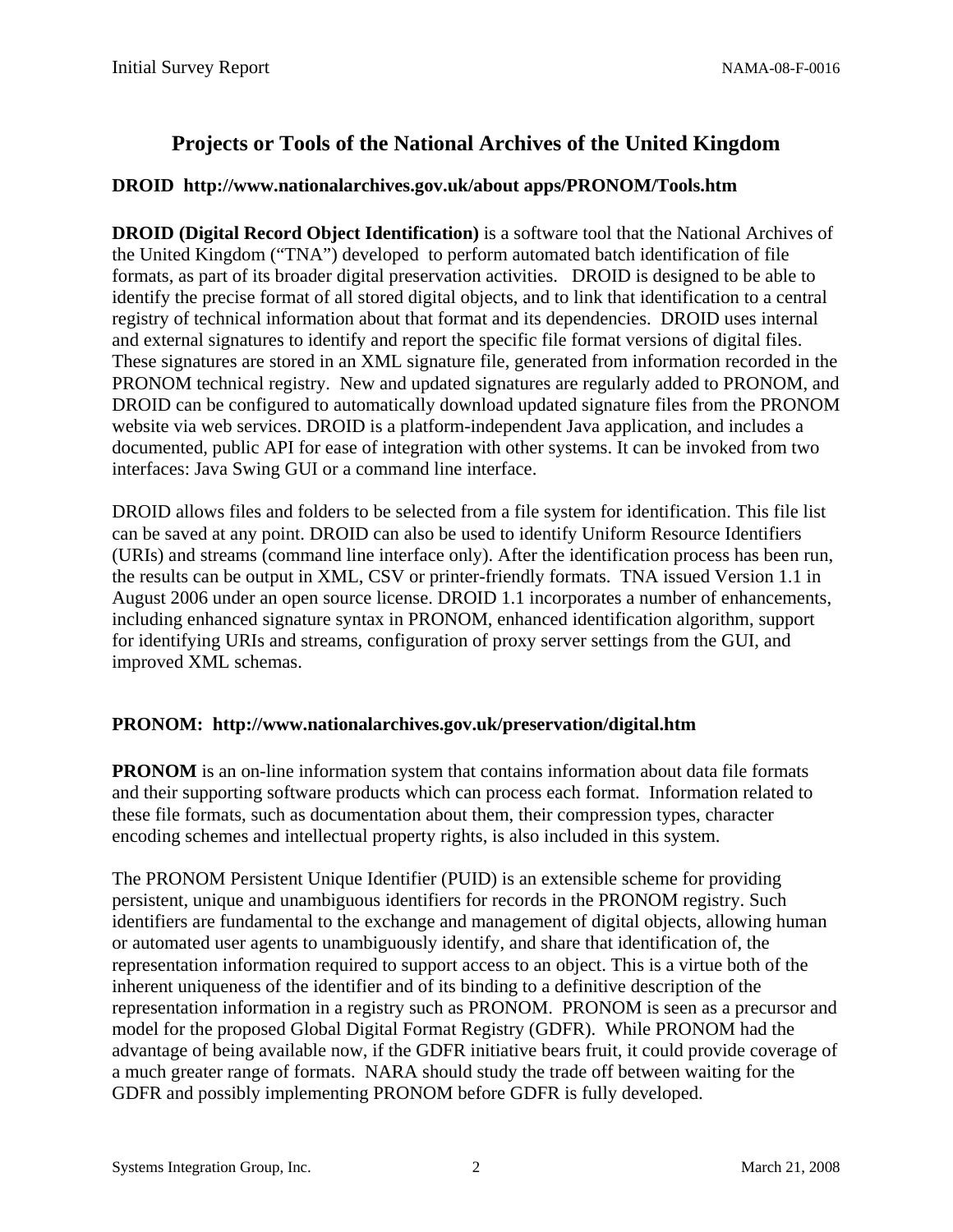DROID and PRONOM offer functionality that potentially could be useful to ERA with their ability to identify files automatically, thus improving processing time for ingest. However, DROID's functionality replicates that of the PERPOS format recognition tool and JHOVE.

Lockheed Martin is including both PRONOM and DROID in the initial ERA system. NARA should consider working with TNA to improve format recognition capabilities, possibly building a combination of DROID and the PERPOS tool. Since both NARA and TNA are still developing these tools, shared knowledge will increase the effectiveness of both sets of tools over time. There are issues that will need to be addressed with the TNA tools. One consideration could be scalability of both DROID and PRONOM. Additionally, NARA needs to determine if the metadata collected by PRONOM meets the requirements demanded for U.S. federal records. Again these issues can be resolved over time by collaboration.

#### **INSPECT: http://www.significantproperties.org.uk/**

TNA is also involved with **INSPECT** (**Investigating the Significant Properties of Electronic Content Over Time).** The purpose of INSPECT is to develop and expound the concept of "significant properties" (or characteristics) of digital objects and to analyze a range of digital objects in order to develop a generalized methodology for determining the significant properties of digital object types. According to the project, significant properties are those aspects of the digital object which must be preserved over time in order for the digital object to remain accessible and meaningful. The various properties of electronic records may be categorized as arrangement, content, context, structure, presentation (e.g., layout, color), and behavior (e.g., interaction, functionality). Deciding which aspects of each of these categories must be preserved over time is essential to proper preservation planning. This is a necessary investigation which has not yet been undertaken. There is a critical need to initiate this work in order to establish best practice approaches to preserving digital objects. The project is led by the Arts and Humanities Data Service (AHDS) in association with TNA.

Preserving "essential characteristics" is a key component of the ERA system. NARA staff have spent considerable effort on developing the concept of record templates as structures for capturing information about them and applying this information in preservation processes. In addition NARA staff are devoting many hours to defining essential characteristics for specific types of records that are expected to be accessioned by ERA. Accordingly, it would be useful for NARA to compare the findings of INSPECT with the work completed by ERA.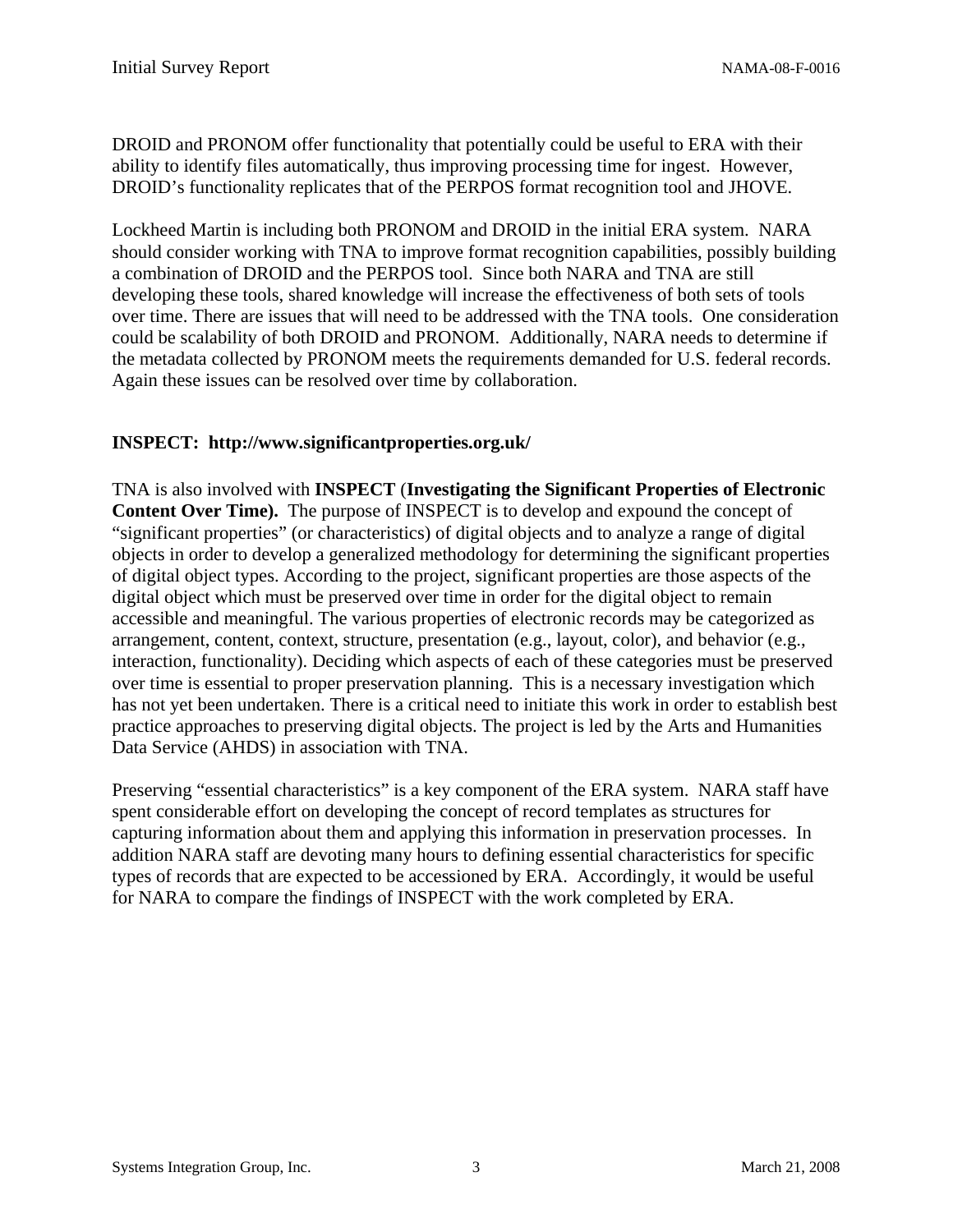## **Other European Projects of Interest**

#### <span id="page-5-0"></span>**PLANETS: http://www.planets-project.eu/**

Planets is a European project that is developing tools associated with digital preservation. The Planets project brings together European National Libraries and Archives, leading research institutions, and technology companies to address the challenge of preserving access to digital cultural and scientific knowledge. Co-financed by the European Commission, Planets seeks to develop services for preservation planning, enabling organizations to define, evaluate, and execute preservation plans. It is developing methodologies, tools and services for the characterization of digital objects and for the support of preservation actions. In addition, it seeks to establish a preservation test bed to provide a consistent and coherent evidence base for the objective evaluation of different preservation protocols, tools and services and for the validation of preservation plans. The implementation of an interoperability framework seamlessly integrates the subprojects within a distributed service network.

One of the first projects undertaken by this project was the comparison of current digital preservation activities. The authors found that few of the current conversion tools have been designed for digital preservation. The authors who analyzed this issue also pointed out the common problem of a dearth of tools for automated Quality Assurance. These findings led to the development of characterization tools.

The characterization of files might be of value to ERA. The work thus far has been to:

1) Develop a "language" that defines file format: XCEL-eXtensible Characterisation Extraction Language. XCEL is designed to be able to allow the expression of all existing file formats.

2) Produce an "extractor" program, which uses a specification to extract the data described by the format, expressed in XCEL, from a file.

3) Provide a generalized model of information contained within files, by providing a language which expresses the content of a file: XCDL-eXtensible Characterisation Definition Language.

4) Develop a software "comparator" able to make a meaningful numerical estimate whether two files contain the same information.

By September 2007, the initial specifications for the eXtensible Characterisation Description and Extraction Language had been completed. A prototype property extraction tool has been developed and is currently being tested. The first iteration of the characterization registry has been completed, based on the PRONOM registry. A characterization framework, which allows the automated deployment of characterization tools through the registry, has been completed, and several of the existing tools, including DROID and JHOVE, have been integrated with this framework.

ERA Research has actively participated in the Open Grid Forum which is seeking is to define an XML-based language, the Data Format Description Language (DFDL), for describing the structure of binary and character encoded (ASCII/Unicode) files and data streams so that their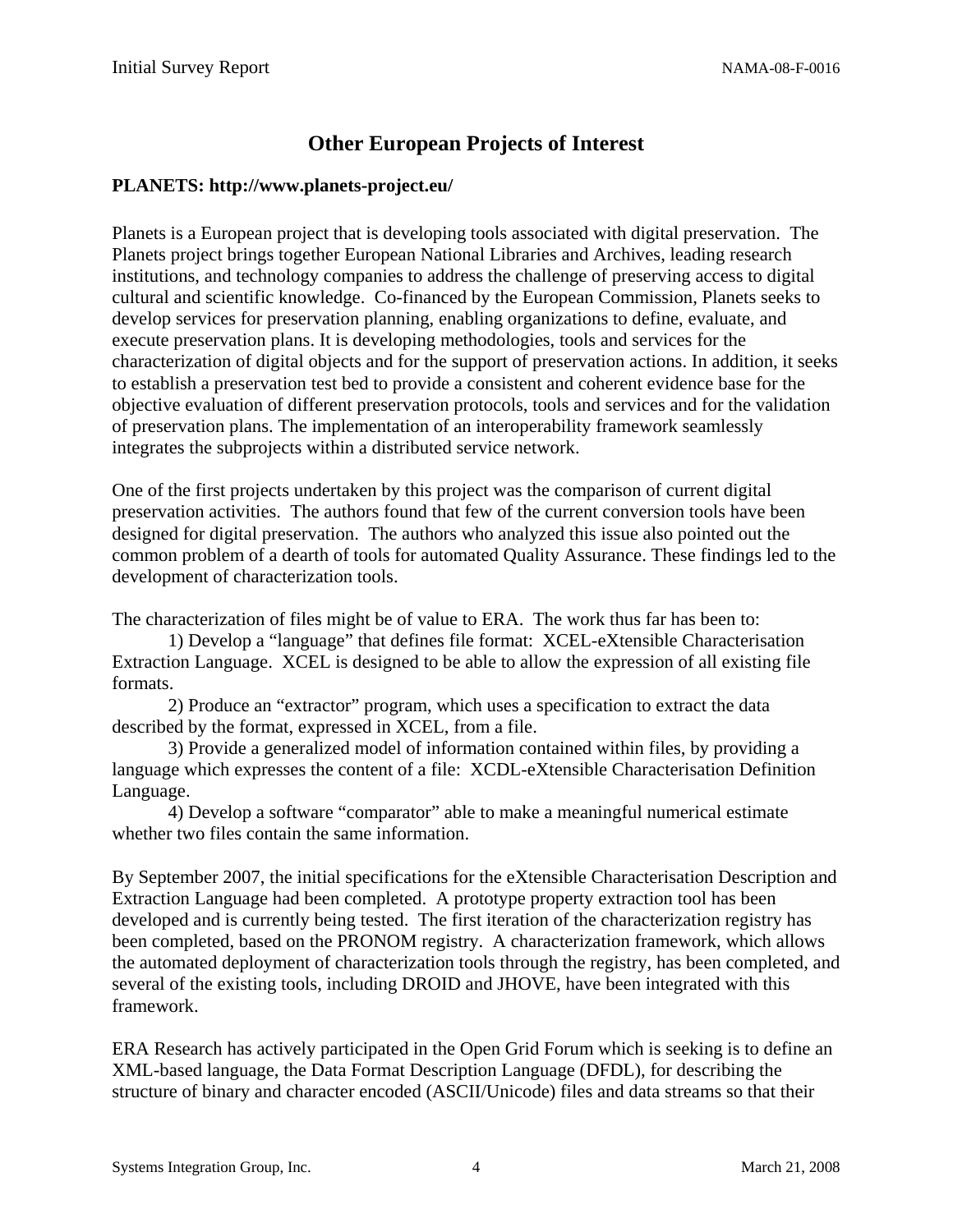format, structure, and metadata can be exposed. One of the research partners for ERA Research, the National Center for Supercomputing Applications, has been working closely with the University of Cologne. The characterization software tools planned for use by Planets were developed by the University of Cologne. Furthermore, the ERA Research program has funded PERPOS development, which automatically recognizes document types. NARA should seek continued collaboration with Planets to build on the work already begun by the research partners.

In 2008, Planets expects to develop preservation planning tools (PLATO), including decision support and risk assessment modules; integrated preservation planning services, including an automated collection profiling service, a technology watch service, and an advice service; a description language for preservation actions tools; Planets-compliant migration tools for digital objects; emulation tools for specific environments; and final specifications of a characterization description and extraction language. NARA has developed similar tools with the ERA Lifecycle Management Plans. By collaborating with Planets the tools can be compared and improved for both projects.

Finally, the automated profiling service, migration tools and emulation tools might also be useful. NARA has worked closely with two active members: Dr. Reagan Moore and Hans Hofman, enabling this collaboration to build on past activities.

#### **CASPAR: http://www.casparpreserves.eu/caspar-project**

The CASPAR project (**Cultural, Artistic, and Scientific Knowledge for Preservation, Access and Retrieval**) is co-financed by the European Commission. The project has four goals: to build a pioneering preservation environment, based on the full use of Open Archival Information Standard (OAIS), to demonstrate its ability to handle the preservation of digital resources of multiple user communities, to advance the current state of the art in digital preservation, and to develop technological solutions supporting the emergence of an offer of systems and services for preservation of digital resources.

The project intends to implement, extend, and validate the OAIS reference model, to enhance techniques for capturing representation information and other preservation-related information for content objects, and to design virtualization services for abstracting from underlying computing and storage environment. Furthermore, CASPAR seeks to integrate services for digital rights management, authentication, and accreditation, to conduct research into more sophisticated access to and use of preserved digital resources such as intuitive query and browsing mechanisms, and to develop case studies for validating its approach across different user communities.

In reviewing the documents posted on their website, we found their methods for development, such as Use Case Scenarios, very similar to ERA development. One document explicitly noted that the questionnaires used to solicit information about possible test beds were drawn from InterPARES and ERPANET. Since the emphasis is building digital preservation services based on OAIS, it would appear that ERA could gain much from this parallel work. Of particular interest might be the packaging and authenticity tools that CASPAR is to develop. We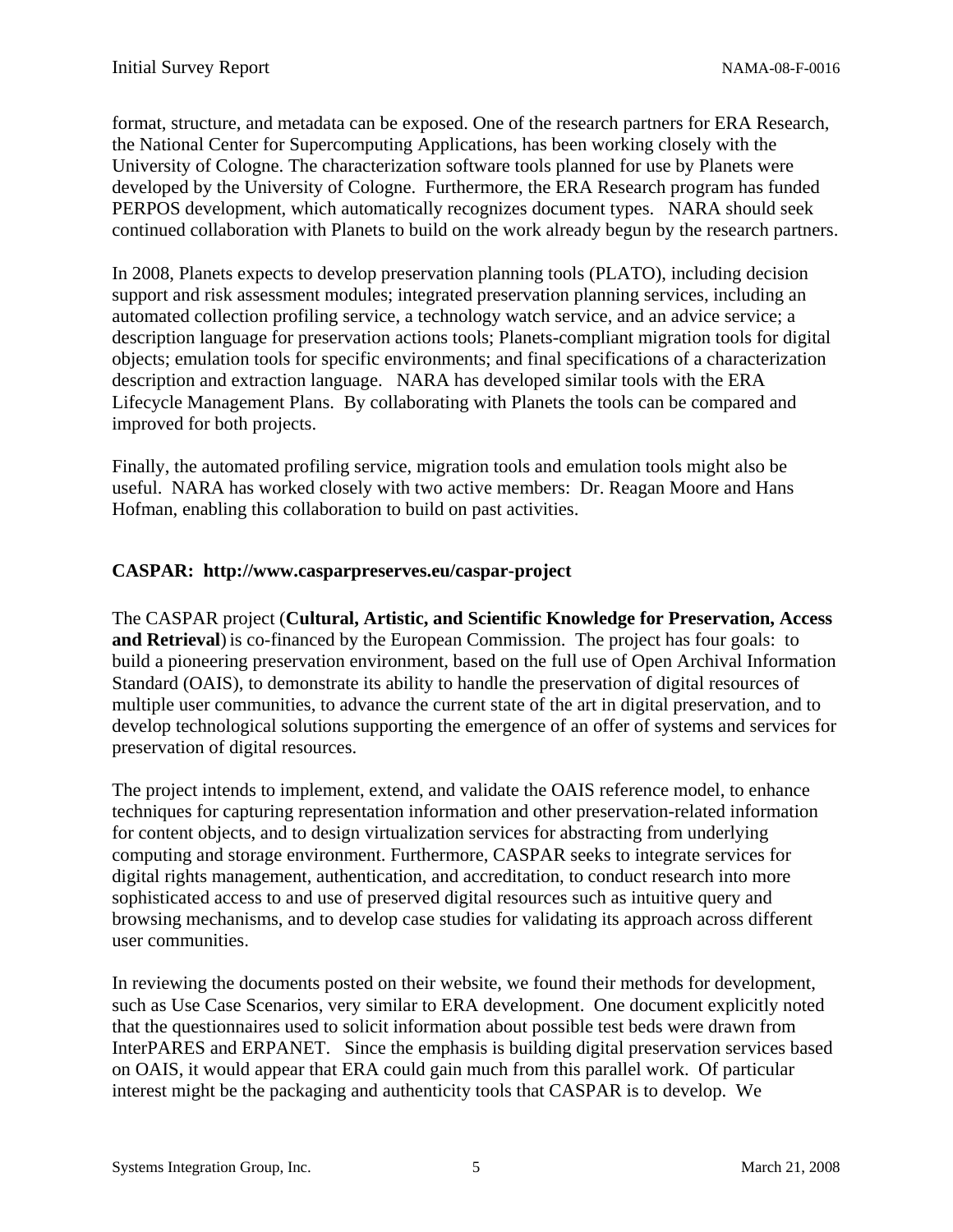<span id="page-7-0"></span>recommend that NARA look at the Preservation Orchestration Manager Use Case, the Representation Information Tool Use Case, and the Digital Rights Manager Use Case to determine if some of the ideas embodied therein might be useful in ERA. Finally, grid technology and open source software are part of the architecture for CASPAR. Both CASPAR and Planets are using the Storage Resource Broker and iRODS( *integrated* **R**ule**O**riented **D**ata **S**ystems) developed by the San Diego Supercomputer Center with ERA Research funds. There are many shared issues that could benefit from collaboration.

#### **CRIB: http://crib.dsi.uminho.pt/**

CRiB (Conversion and Recommendation of Digital Object Formats) is a Service Oriented Architecture (SOA) designed to assist cultural heritage institutions in the implementation of migration-based preservation interventions. The CRiB system assesses the quality of distinct conversion applications or services to produce recommendations of optimal migration strategies. The recommendations produced by the system take into account the specific preservation requirements of each institution. The CRiB is currently being supported by Web services technology and is capable of carrying out the following activities: recommending optimal migration alternatives that take into consideration the preservation requirements of the institution; converting digital objects to up-to-date encodings that most users will be capable of interpreting; evaluating migration's outcome by comparing the original digital object with its converted counterparts and identifying the significant properties that have not been correctly preserved; and generating migration reports to include in the preservation metadata of migrated objects

Since ERA must deal with a variety of formats in preserving the electronic records transferred to NARA, this project appears to offer a superior method for preservation actions. ERA should seek to establish a close relationship with this group as they continue to develop the services described on their website. Although CRiB is a PhD project which is near completion, Planets has adopted CRiB's migration services. There is also possible synergy between other aspects of CRiB and projects, such as PRONOM, DROID, GDFR and Planets.

#### **DELOS**

**DELOS** is the digital libraries network of excellence. While DELOS is conducting a joint program of activities aimed at integrating and coordinating the ongoing research efforts of the major European teams working in Digital Library-related areas, the emphasis is not on digital preservation. Its main objective and goal is to develop the next generation of Digital Library technologies, based on sound comprehensive theories and frameworks for the life-cycle of Digital Library information. DELOS is funded only until the end of 2008. The DELOS team is currently working on identifying sustainability measures, but there is no question that the longterm availability of the expertise and resources contained within this project is in jeopardy.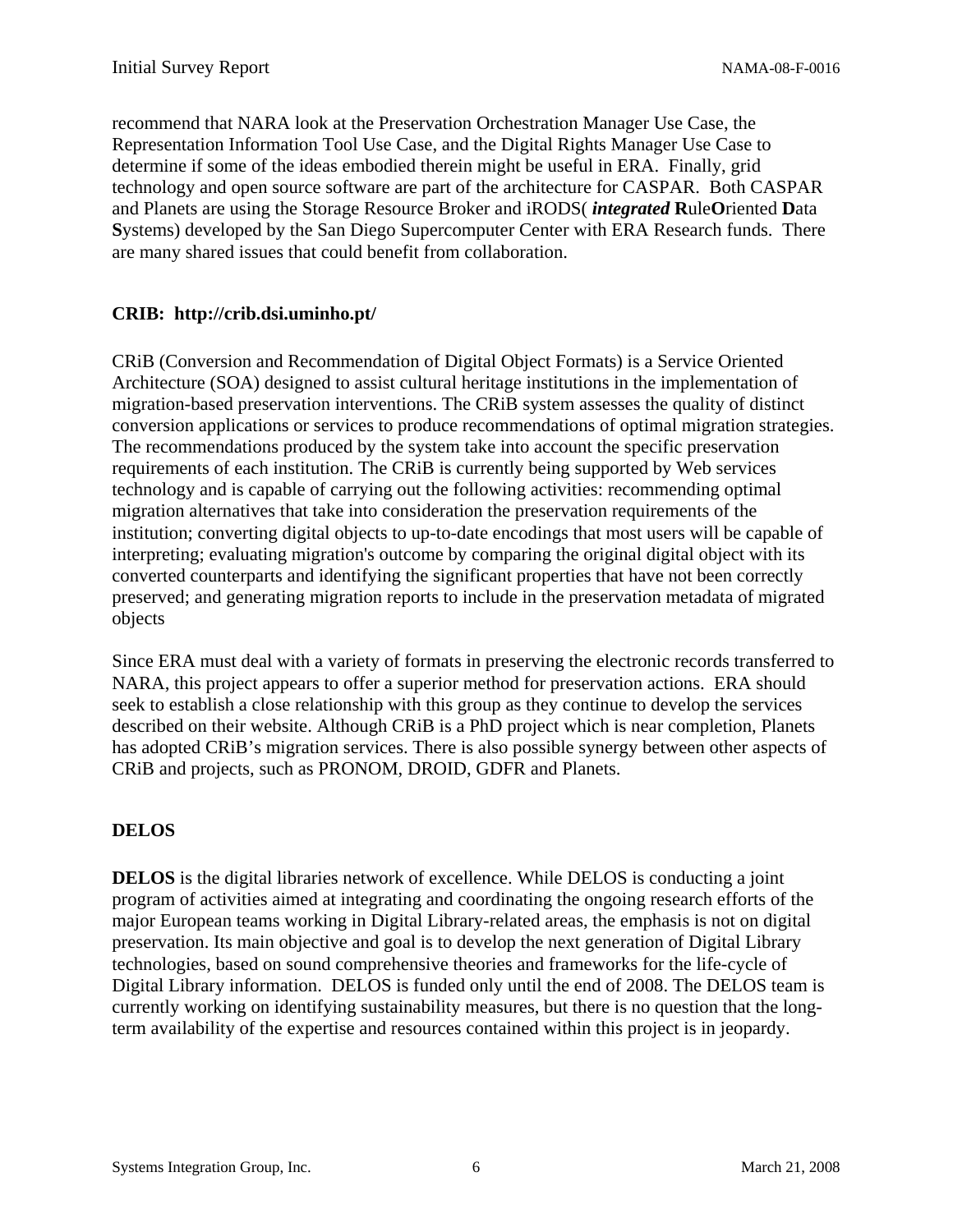#### **DPE: http://www.digitalpreservationeurope.eu**

**DPE (Digital Preservation Europe)** fosters collaboration and synergies between the many existing national initiatives within Europe. DPE addresses the need to improve coordination, cooperation and consistency in current activities to ensure effective preservation of digital materials. Although DPE is not sponsoring specific research and development, it monitors the various activities and is a good resource on explaining current activities. This project provides access to the current European trends. NARA should monitor this project as a means of keeping abreast of European developments and possibly identify new candidates for knowledge or technology transfer.

#### **Kopal: http://kopal.langzeitarchivierung.de/**

**Kopal,** a three-year project, has as its objective the practical testing and implementation of a long-term preservation system for digital information, developed and operated cooperatively. The project started in July 2004 and is funded by the German Federal Ministry of Education and Research (BMBF). The project partners, Die Deutsche Bibliothek (DDB), the Göttingen State and University Library (SUB), IBM Deutschland GmbH and the Gesellschaft für wissenschaftliche Datenverarbeitung mbH Göttingen (GWDG) will implement a cooperatively run and reusable solution for the long-term archiving of digital data, hosted at the scientific computer center GWDG in Göttingen. The technical realization will be based on DIAS (Digital Information and Archival System), jointly devised by IBM and the Koninklijke Bibliothek in The Hague, the National Library of the Netherlands. The customization and further development of DIAS into a cooperatively run system will be administered by IBM. The software developed by the project partners DDB and the SUB Göttingen for the import and export of data will be released under an open-source license. The koLibRI software will be a part of the Shaman testbed (see Shaman).

ERA might want to examine any free and open source software developed in this project to see if it has potential use, particularly in the preservation of scientific records.

#### **LIFE http://www.life.ac.uk/**

**LIFE (Lifecycle Information for E-Literature)** is a British Library project that models the digital lifecycle and calculates the costs of preserving digital materials, particularly publications, allowing organizations to understand costs and focus resources where most needed. Like the **DRAMBORA (Digital Repository Audit Method Based on Risk Assessment)** tool, that characterizes digital curation as a risk management activity and provides a metric and a methodology for repository self-assessments, it is an interesting project that does not have direct value for the ERA Project.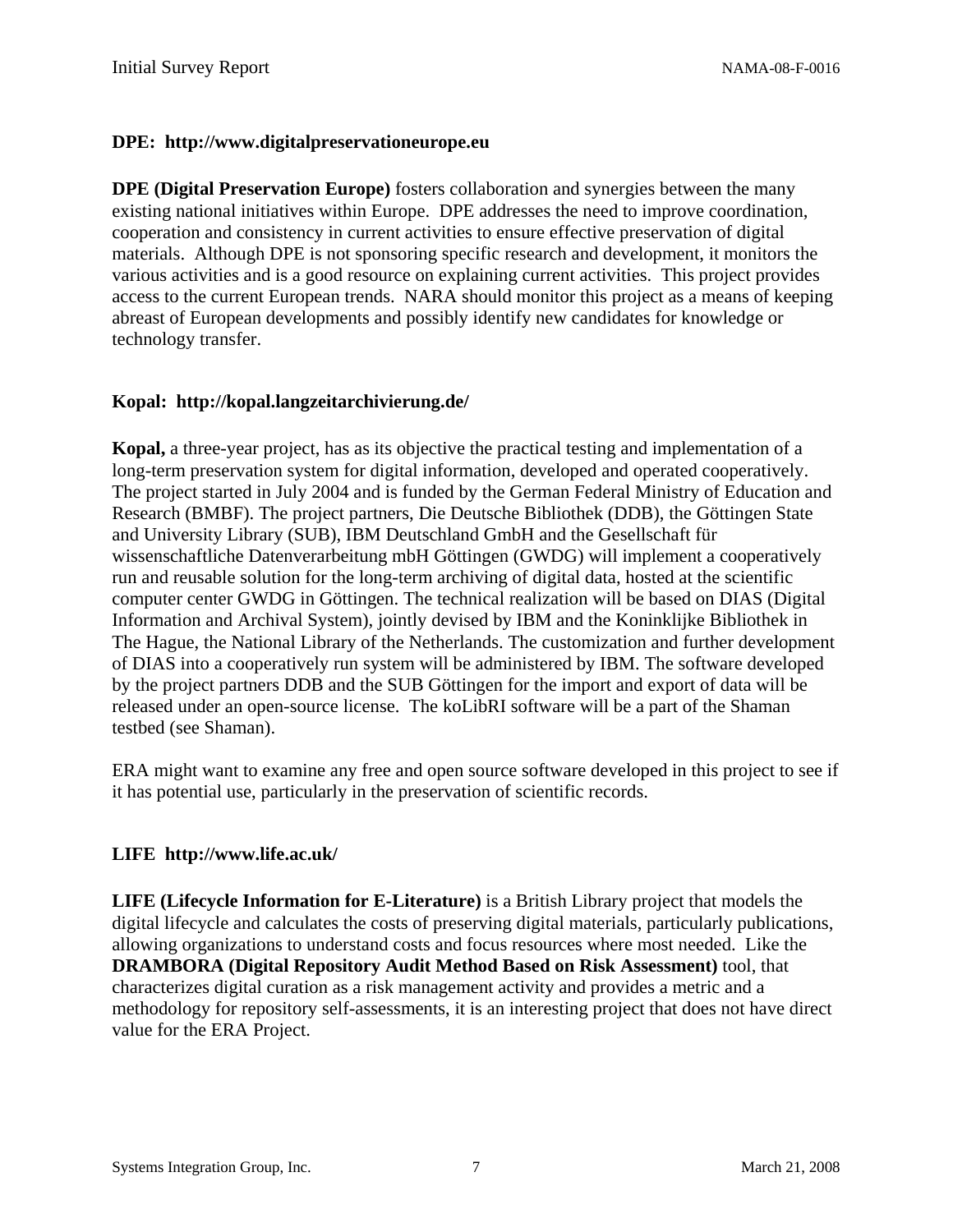#### **LOTAR: http://www.prostep.org/en/projektgruppen/lotar/**

**LOTAR (Long Term Archiving and Retrieval in the Aerospace Industry)** is a project that is focused on preserving current digital information for long periods of time. It comes out of the aeronautic industry. This project was suggested to us by Mr. Robert Chadduck. LOTAR is focusing on digital technical product documentation, such as 3D-CAD and PDM data. This is an ASD-STAN and ProSTEP IVIP association supported development and standardization project driven by Airbus, EADS-Military Aircraft, MTU Aeroengines, Alenia Aeronautics and BAE Systems. The project began in December 2001 and will run through December 2009. The objective of the project group is to establish methods, processes and a data model for archiving 3D geometry data and product structure information.

ERA Research is a member of PDES, which is working closely with LOTAR in reviewing and offering comments about engineering records, based on ERA Research work with the University of West Virginia, the Department of Energy and the Naval Sea Systems Command, for the preservation of ship records. LOTAR seeks to establish the results as a standard for the European aerospace industry within the EN9300 series. Since PDES is playing an active role, it is to be anticipated that an international standard will develop from this effort. We recommend that ERA follow this work closely, since these types of records offer significant challenges, and the project could take advantage of the expertise examining these issues

#### **Nestor http://www.langzeitarchivierung.de/index.php?newlang=eng**

**Nestor,** the German Network of Expertise in long term storage of digital information, began in June 2003 as a cooperative effort between six partners led by the German National Library (Die Deutsche Bibliothek). The goal is a permanent distributed infrastructure primarily for long term accessibility of digital resources and less so for pure preservation aspects, comparable to the Digital Preservation Coalition in the United Kingdom. Nestor will provide a broad communication platform for all interested institutions as well as various guidelines for standardized digital preservation policies and coordinated activities to be utilized mostly within Germany and possibly to be extended through international cooperation

ERA Research is participating in a working group sponsored by the Consultative Committee for Space Science Data Systems, which developed the OAIS standard, to look at the Trusted Repository Audit and Checklist (TRAC) to see if this can be used for engineering drawings. Some of this work will be coordinated with the NESTOR and DRAMBORA projects with the goal of taking the requirements of the TRAC document and making it an ISO standard. Mark Conrad, a member of the ERA Research staff is the NARA representative in this working group. Clearly, ERA will want to monitor the developments of this project, since it could lead to an establishment of a standard.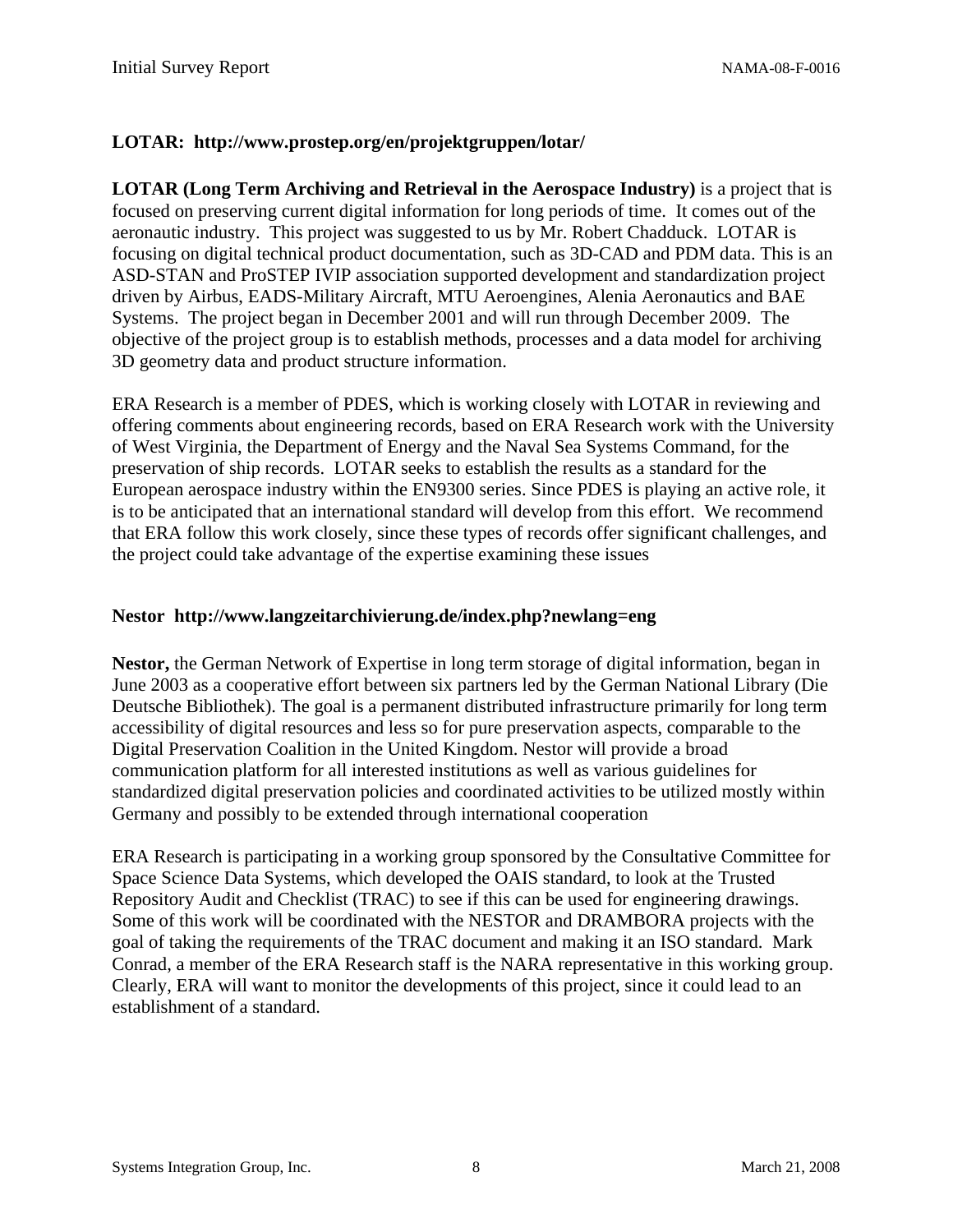#### <span id="page-10-0"></span>**PARADIGM: http://www.paradigm.ac.uk/index.html**

**PARADIGM (The Personal Archives Accessible in Digital Media)** was a project that involved Bodleian Library, University of Oxford, and John Rylands University Library, University of Manchester. The project focused on personal records, working with politicians, archivists and researchers to investigate the challenges of preserving personal archives of born digital materials. This project does not appear to offer information that could be of value to ERA.

#### **PRESTO: http://presto.joanneum.ac.at/index.asp**

The **PRESTO (Preservation Technology for Broadcast Archives)** project was one of the European Union Information Society Technology (IST) sponsored initiatives that looked at a range of preservation issues and prospective outcomes for digital and analog film, audio and video archival materials. The initial partners were several major European public broadcast archives and commercial research partners. The aims of the project were to evaluate the preservation status of collected audio-visual materials, to establish what resources and technologies were utilized or were required for cost-effective preservation, to develop a preservation process chain of automated copying and playback with the necessary quality control and management of metadata, and to evaluate and test the new methodologies. The project ran from late 2000 until mid 2002. The information gathered from this project has hopefully been absorbed by either PLANETS or CASPAR.

#### **Project StORe**

**Project StORe** was conceived as an initiative to apply digital library technologies in the creation of new value for published research. Its primary objective was the design of middleware to enable bi-directional links between source repositories containing research data and output repositories containing research publications. The one research paper discussing the project points out the difficulties in working with the wide range of designated communities.

#### **Sherpa DP2: http://www.sherpadp.org.uk/**

**Sherpa DP2** will extend the collaborative, shared preservation environment developed by the Sherpa DP project. The project will build on that work by extending the implementation model to interact with repositories holding different and varied types of digital content and by using a more diverse range of content management systems. A tool for creating Metadata Encoding and Transmission Standard (METS) packages will be developed, and automation of digital object preservation will be investigated. The focus is on digital library content, not electronic records. The automation of digital object preservation might be of some interest, so this project should be monitored.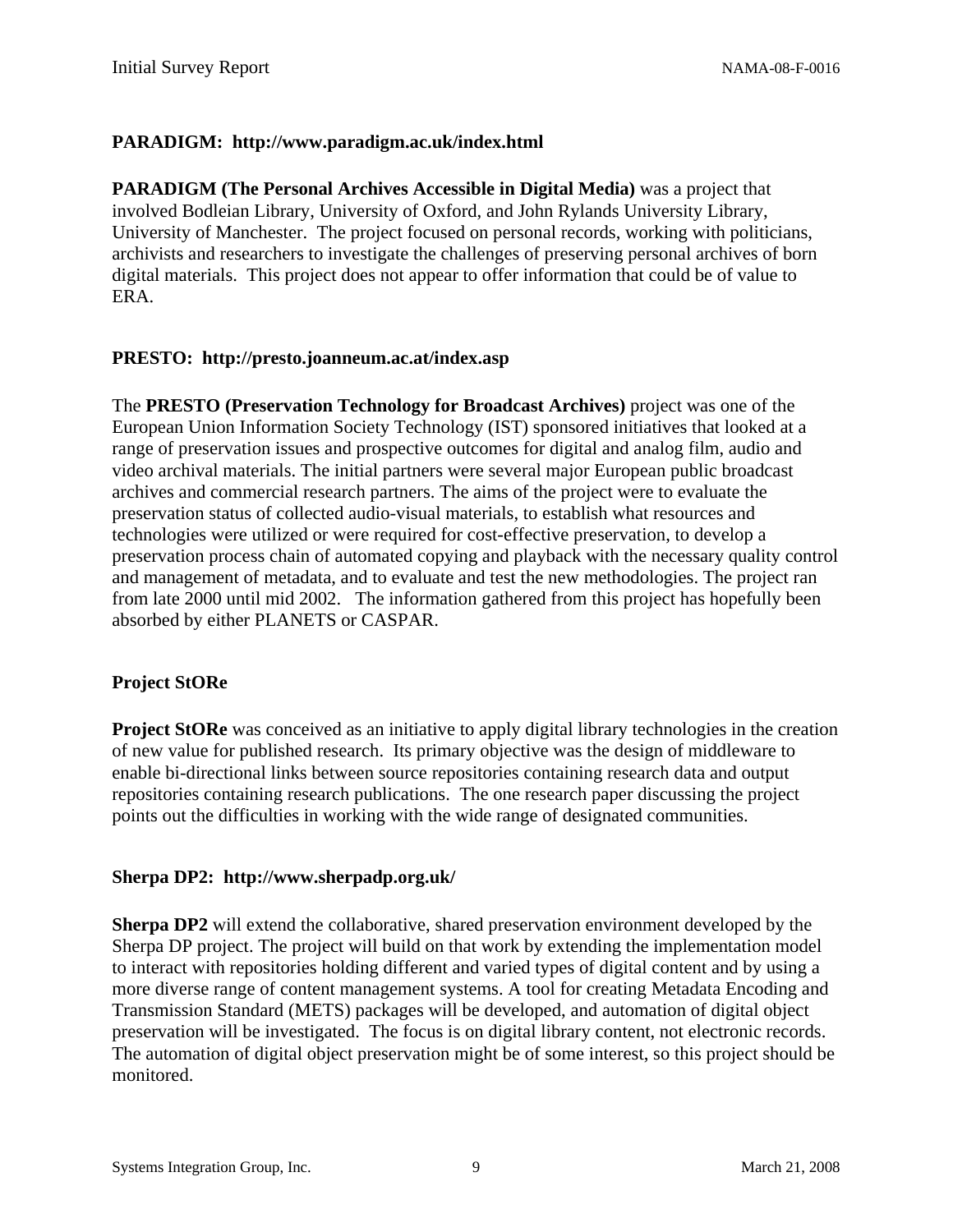#### **Shaman http://www.d-nb.de/eng/wir/projekte/shaman.htm**

**Shaman** is a multiple partner/multinational source preservation project that received EU funding this past summer. Its goal is to develop a prototype for the grid-based system for archival preservation by investigating and developing a long-term next generation digital preservation framework. The project builds on earlier work in the development of Multivalent Document software, which offers potential for on-demand preservation. The project will create a framework and application development environment, and will develop a test-bed which will employ real-life use scenarios. The koLibRI software, developed by KOPAL, will play a crucial role for the creation of the testbed. In addition, the SHAMAN project will deliver infrastructure and services which will improve access and reuse of this content.

ERA Research has worked with Dr. Paul Watry at the University of Liverpool Library, who is the overall project coordinator, in the work of building scalable grid systems by funding NSF research at Berkeley and Liverpool. This project offers great promise, building upon previous research. ERA should seek close collaboration with this group.

In a meeting with Dr. Guercio, she mentioned several possible sources for collaboration. Her first recommendation was that we contact Mr. Luigi Briguglio of Engineering, one of the largest national IT companies in Italy, who is a member of the CASPAR project. *3D Informatics* is focused on transforming software into open source. Dr. Guercio is working with them in developing a recordkeeping system for the University of Urbino, which she will use as a test bed for InterPARES 3 in managing email at a university. Mr. Franco Bazzigotti is using diplomatics to develop typologies of documents. The region Emilia Romagna is seeking software to manage the various electronic documents created by the region. The software company *UNIMATICA*  (Ms. Rosella Bonora) is hoping to develop this software. Another company responsible for much of the financial documentation is *InfoCamere*, and they are interested in working with open source software. Finally, *Consorzio Cilea* in Milan has been involved with scientific records, has experience both with Open Archives and GRID, and is well versed in XML.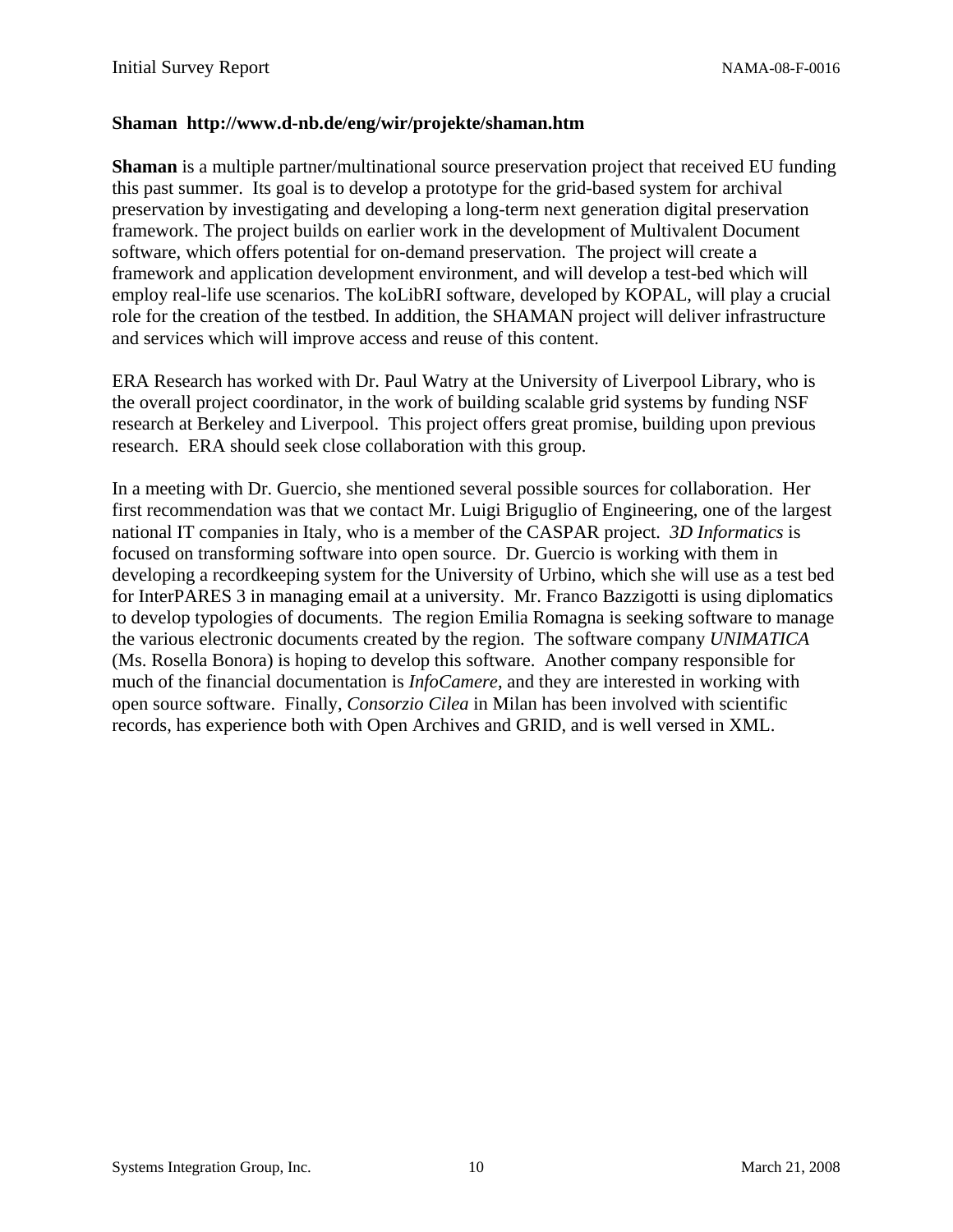### **Projects of the National Archives of Australia**

<span id="page-12-0"></span>Although most of our focus has been on European projects, the survey would be inadequate if activities at the National Archives of Australia, the National Library of Australia, and the Provincial Records Office of Victoria were not included in this survey.

#### **XENA: http://www.naa.gov.au/records-management/secure-and-store/e-preservation/atnaa/software.aspx#section1**

**XENA (XML Electronic Normalising of Archives)** is a project that has been under development at the National Archives of Australia (NAA) for at least four years. In many respects the goals of the NAA mirror what ERA seeks to accomplish. XENA is evolving to keep abreast of changes in information technology and the dynamic nature of digital recordkeeping by undertaking ongoing research and development. The focus of the NAA research is in the following areas:

- • Process. The digital preservation process must evolve in line with changes in the Archives' own business processes and developments in digital records creation, management and preservation.
- Infrastructure. Regardless of what the Archives does to minimize changes required in infrastructure, the prototype itself will, over time, become obsolete and require change. In part this will be driven by the Archives' need to scale its operations in line with the storage capacity required to maintain digital records created by government agencies.
- $\bullet$ Software. The preservation software must not only evolve to meet changes in the process and infrastructure but also keep up with changes in the digital recordkeeping environment. Currently, the Archives converts (normalizes) office documents, emails, images and some other files into open file formats, but there are many more digital formats, and more will evolve in the future, that will have to be normalized and preserved. Xena's plug-in architecture enables the software to be readily enhanced to meet this challenge. While its digital preservation approach is already in operation as a prototype, the National Archives continues to plan and prepare for a future when the volume of records will require a more sophisticated system to handle significantly larger operational requirements.

XENA currently normalizes the following file types to the specified open format. If asked to normalize a file format not yet supported, the process will fall back to binary normalization:

**Archives and Compressed Files.** GZIP, JAR, MAC Binary, TAR, TAR.GZ, WAR, ZIP; Audio: AIFF,FLAC, MP3 and WAV. All are converted to FLAC, which is an open format.

**Databases:** SQL files are processed as plain text wrapped in XML.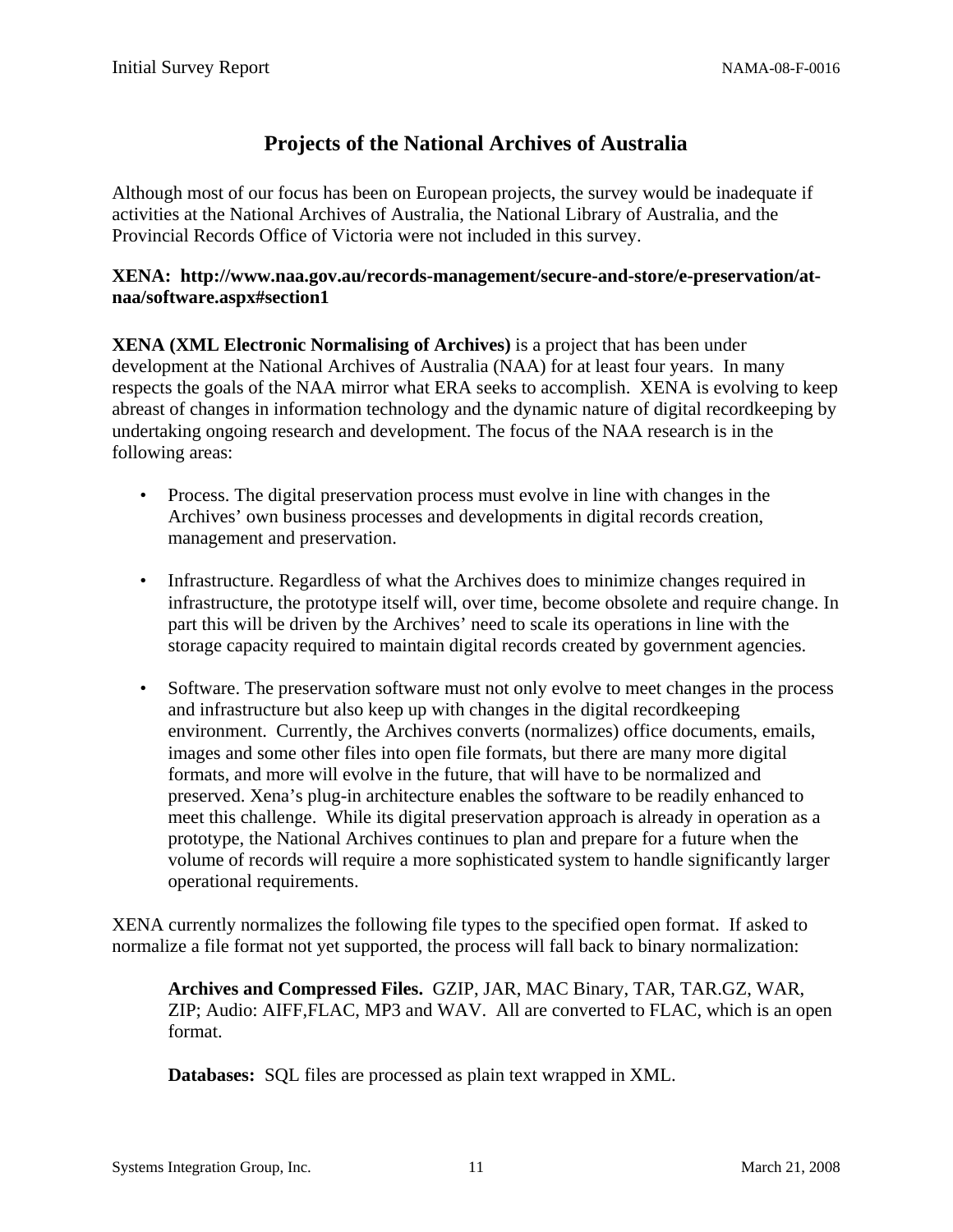**Documents**: CSV/TSV; DCO/PPS/PPT/XLS-Microsoft Office documents are converted to the Open Document Format (ODF); HTML; ODS/ODP/ODT-Open Document Files are preserved as they are; RTF is converted to Open Document Format; SYLK-this spreadsheet format is converted to ODF; SXC/SXI/SXW-StarOffice formats are converted to the newer ODF; TXT is stored in plain text wrapped in XML; WPD is converted to ODF; WRI-Microsoft Write files are converted to ODF; and XHTL is stored in native XHTML format.

**Email**: MBOX Mailboxes are converted to individual XML files, and a XENA index file is created which will display the files in a table when opened with the XENA viewer; PST files are converted to XML files.

Mr. Mark Conrad, a member of the Research Division of ERA, performed an assessment of XENA v. 4.0.1 in the Research Lab on 24 October 2007. In his analysis, he noted many improvements from earlier versions. However, he noted that as it is currently, it would not work at scale because it does not maintain hierarchies, and essential characteristics might be lost. Yet, there are some functionalities that could be of possible use to NARA. Since ERA is building the infrastructure but does not yet have tools, and NAA is seeking to move from prototype to a more robust system, this is an opportunity for collaboration.

#### **The National Library of Australia: http://www.nla.gov.au/preserve/digipres/tools.html**

The National Library of Australia has undertaken a pragmatic but principles-based approach to managing and preserving its digital collections. The Library has shown a readiness to find and, if necessary, develop tools and practices to address the challenges suggested by the principles involved in keeping its digital collections accessible.

The tools and procedures produced by such an approach are often speculative, but because they are based on an intelligent analysis of principles, and because they are tested in managing actual collection management problems, they often work quite well. In turn, they provide a platform of experience that the Library reflects on and uses in developing further tools and practices.

The Digital Object Storage System (DOSS) is the primary arrangement for storing and refreshing data, while the Digital Collection Manager (DCM) is being developed as the metadata repository and management system that can manage a range of automated preservation processes, as well as other needs. Other important components of the Library's growing suite of tools, procedures and infrastructure supporting digital preservation address the issues of creation, preservation, initial processing, naming and description, repository and management frameworks to support preservation, data security and authenticity, and ongoing access.

Since the emphasis is on digital library materials, ERA should look for commonalities, but focus more on the archival system developed by NAA.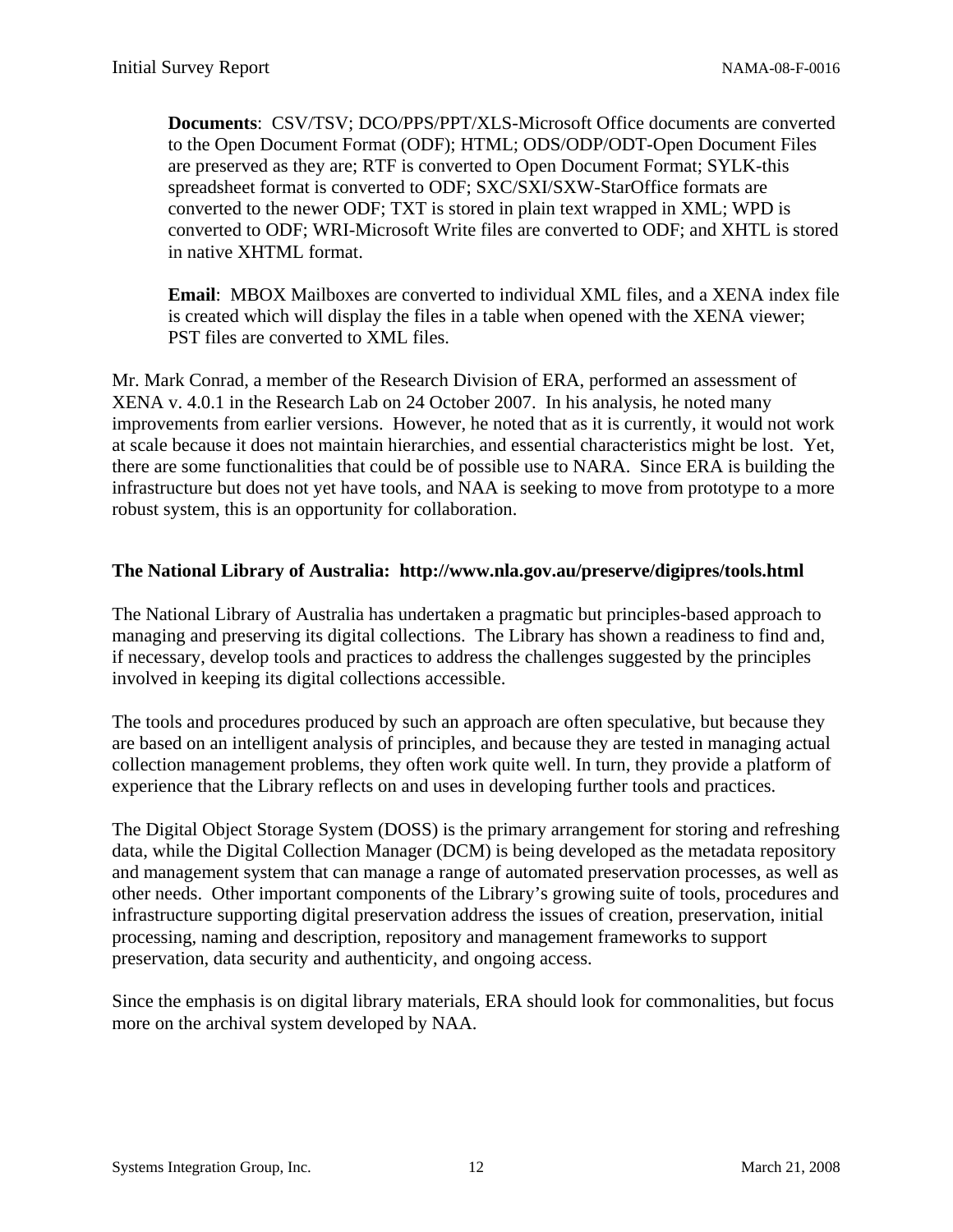#### **Victorian Electronic Records Strategy(VERS): http://www.prov.vic.gov.au/vers/vers/**

VERS has been developed by the Public Record Office Victoria (PROV) to provide leadership and direction in the management of digital records. VERS has created a framework that deals with the problem of capturing, managing and preserving electronic records. This framework includes standards, guidance, training, consultancy and implementation projects, which is centered around the goal of reliably and authentically archiving electronic records. The VERS project began in 1995 with the report "Keeping Electronic Records Forever," which was the starting point to an ongoing collaborative effort between the Victorian State Government, industry and academia to find a practical way to deal with digital records.

A key software tool is the VERS Encapsulated Object (VEO) format, which provides the ability to capture, manage and discover digital records. The Public Record Office Victoria has created the Centre of Excellence, which is responsible for overseeing the rollout of VERS across the Victorian government. The Centre provides resources, advice, and guidance to Victorian government agencies as well as conducting further research into the long term preservation of electronic records and overseeing the construction of an electronic records repository at PROV (Digital Archive).

ERA could benefit from the Lessons Learned from this project, since it is now in an implementation stage. The software could also be of interest.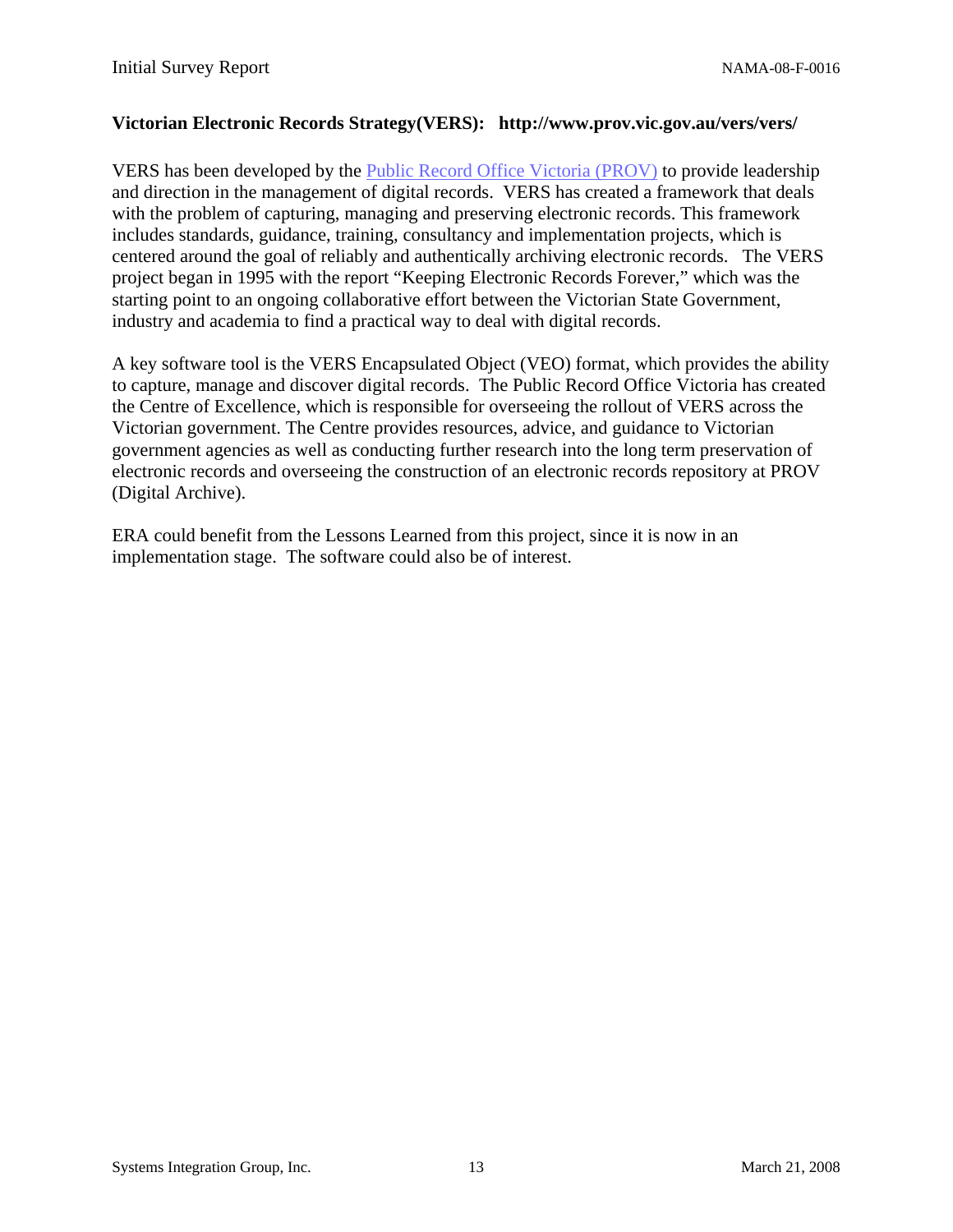### **Projects Supported by ERA**

#### <span id="page-15-0"></span>**PERPOS**

ERA Research has funded projects with Georgia Tech Research Institute to work with the Bush Presidential Library's electronic records to analyze and design software tools that support the accessioning, preservation, arrangement, review, and description of electronic records. The work is evaluating experimental and commercial natural language processing (NLP) search and retrieval tools for use in reviewing Freedom of Information Act (FOIA) exceptions, reviewing Privacy Act and Presidential Records Act restrictions, and responding to routine reference and FOIA records requests. Dr. William Underwood has developed software to recognize document types created by office applications found in the records from the Bush Presidential Library.

One of the key ERA funded projects is Integrated Rule-Oriented Data System (iRODS), which grew out of earlier work with Storage Resource Broker (SRB) technology developed by San Diego Supercomputer Center. iRODS enables users to handle the full range of distributed data management needs, which includes extracting descriptive metadata and managing data to moving it efficiently, sharing data securely with collaborators, publishing it in digital libraries, and ensuring long-term preservation. The most powerful new feature is the "rule engine" that lets users easily accomplish complex data management tasks. Users can automate enforcement, or "virtualize" data management policies by applying rules that control the execution of all data access and manipulation operations. Rather than having to hard code these actions or workflows into the software, the user-friendly rules let any group easily customize the iRODS system for their specific data management needs.

Another ERA Research partner, The National Center for Supercomputing Applications (NCSA) has been gathering and analyzing information about decision processes using geospatial electronic records. The goal is to understand the cost of information preservation and the value of the preserved information. A team from NCSA has been working with NARA to provide software tools for simulating complicated high-confidence decision scenarios using geospatial electronic records and preserving the gathered information in temporally sustainable data containers and reconstructing high-assurance decision making processes.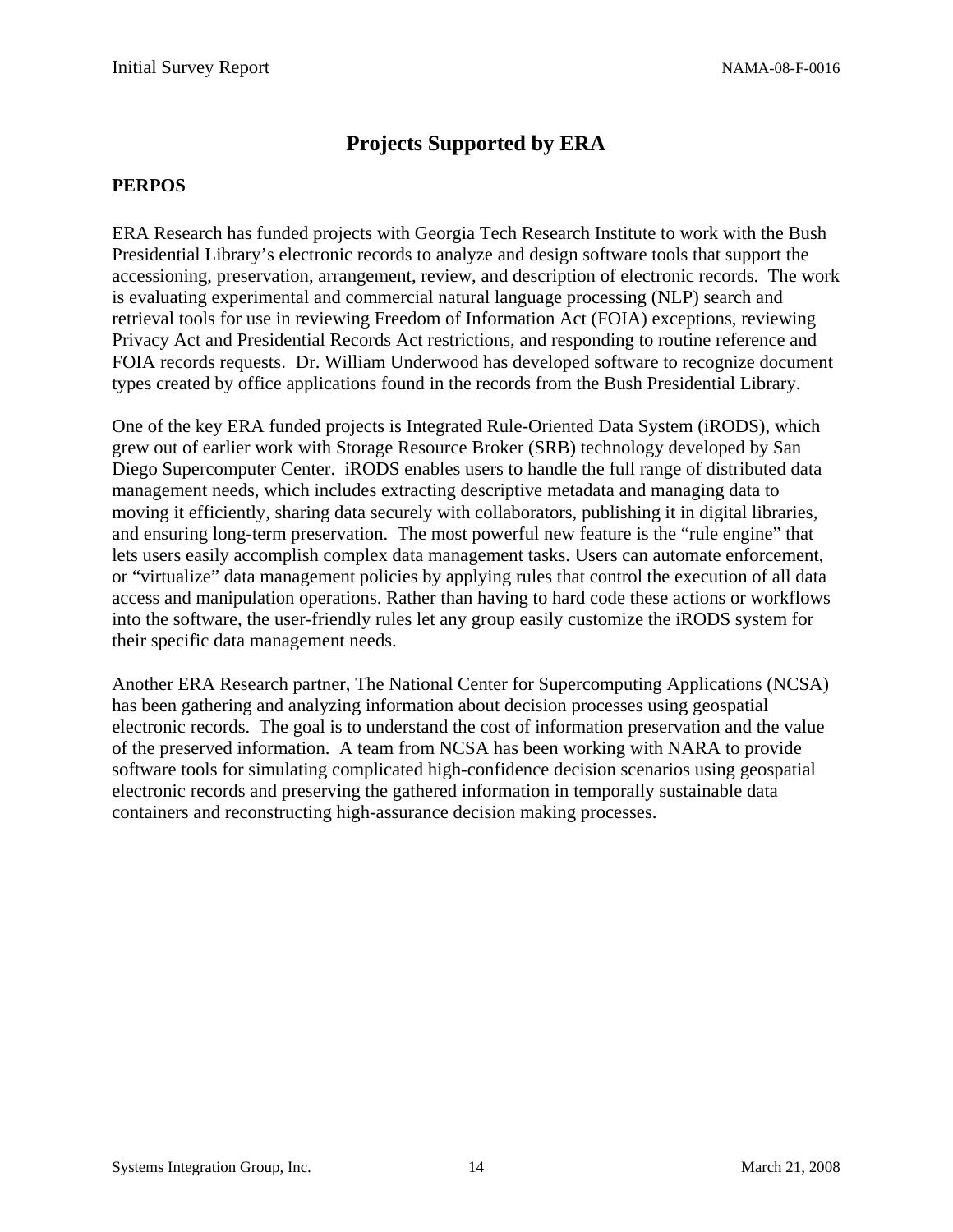## **American Projects Other Than ERA**

#### <span id="page-16-0"></span>**Digital Library Projects**

There are efforts to develop mechanisms for preservation such as LOCKSS, Fedora, and DSpace, which focus more on digital libraries rather than archival records. LOCKKS (Lots of Copies Keeps Stuff Safe) provides tools which use local, library controlled computers to safeguard readers' long-term access to web based journals. The system ensures that hyperlinks to material it is safeguarding continue to resolve and deliver the appropriate content to their readers even if in the Internet at large the links no longer resolve and the content is no longer available. Fedora uses open source software to give organizations a flexible service-oriented architecture for managing and delivering their digital content. DSpace has as its focus capturing data for reuse in any format – in text, video, audio, and data. It distributes it over the web. It indexes the work, so users can search and retrieve specific items. The goal is to preserves digital work over the long term. DSpace provides a way to manage research materials and publications in a professionally maintained repository to give them greater visibility and accessibility over time.

#### **NDIIPP**

The Library of Congress with funding from Congress established a collaborative project, called the National Digital Information Infrastructure and Preservation Program (NDIIPP). The goal is to develop a national strategy to collect, archive and preserve the increasing amount of digital content, especially those materials created only in digital formats, for current and future generations. NDIIPP is working with partners from universities, libraries, archives, federal agencies and commercial content and technology organizations. Much of the funding is towards developing possible tools to preserve and provide access to born digital materials.

PeDALS (Persistent Digital Archives on Library System is one of the projects funded by NDIIPP. Led by Arizona State Library and Archives, this project seeks to develop a curatorial rationale to support an automated, integrated workflow process and to implement "digital stacks" using an inexpensive, storage network that can preserve the authenticity and integrity of the collections. Minnesota Historical Society, "A Model Technological and Social Architecture for the Preservation of State Government Digital Information," is another NDIIPP-funded project that will work with legislatures in several states to explore enhanced access to legislative digital records. This will involve implementing a trustworthy information management system and testing the capacity of different states to adopt the system for their own use. Content will include bills, committee reports, floor proceedings and other legislative materials. States working in this project are Minnesota, California, Kansas, Tennessee, Mississippi, Illinois and Vermont. A third project led by North Carolina Center for Geographic Information and Analysis, "Multistate Geospatial Content Transfer and Archival Demonstration," will focus on replicating large volumes of geospatial data among several states to promote preservation and access. The project will work closely with federal, state and local governments to implement a geographically dispersed content exchange network. Content will include state and local geospatial data. States working in this project are North Carolina, Utah and Kentucky.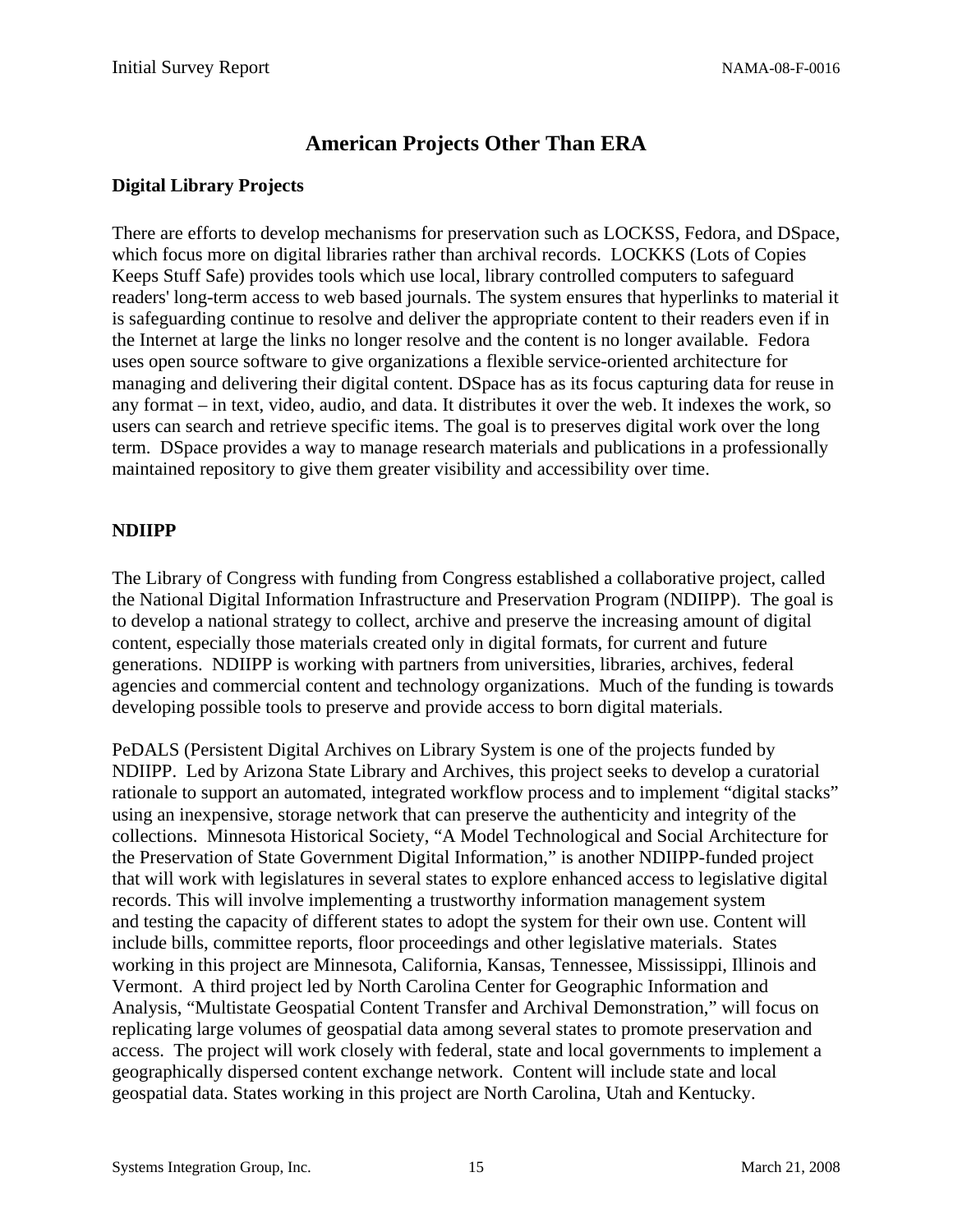#### <span id="page-17-0"></span>**Chronopolis**

**Chronopolis** is a collaboration among the San Diego Supercomputing Center (SDSC), NCAR/CISL, the University of California Library System, and the University of Maryland Institute for Advanced Computer Study (UMIACS). It is aimed at developing national-scale digital preservation infrastructure that has the potential to serve the broad science and engineering community. This new effort encompasses studying viable models and effective systems that facilitate establishing standard reference datasets, preserving collections that evolve over time, and establishing preservation resources "of last resort" for digital assets that might become lost. Digital collections that must persist for 100 or more years are one important focus of this activity.

This project builds upon work developed by ERA Research, the Transcontinental Persistent Archives Prototype (T-PAP) with SDSC and UMIACS. NARA should monitor this project as it moves forward with its research.

#### **DAITSS: http://www.fcla.edu/digitalArchive/daInfo.htm**

**DAITSS (Dark Archive in the Sunshine State)** began in 2000 when the libraries of the state university system of Florida began looking for a long-term preservation solution for digital dissertations and master files from digitization projects. A survey of available content management, "digital library," and institutional repository software indicated that no existing product actually performed active preservation strategies such as format migration. The decision was made to write repository software locally, and planning for DAITSS development began.

The Florida Center for Library Automation (FCLA) was awarded a three-year grant in 2002 from the Institute of Museum and Library Services that allowed FCLA to add a full time formats specialist to the DAITSS development team. In November 2005, an early version of the DAITSS application that lacked dissemination and withdrawal functions went into production for the Florida Digital Archive. In December 2006, the first version of DAITSS with all major planned functionality was completed. The software was released as open source under the GPL license in 2007.

Plans for DAITSS 2.0 include moving to web service architecture; making the transformation logic rule (table) driven, not hard coded in data file class; using transformation service that reformats based on rules (agnostic to migration, normalization, etc.); and recording more detailed provenance information by describing software as PREMIS agents. We recommend that NARA monitor this project closely to determine if the software under development could be incorporated into ERA functionality.

ERA Research has funded work that has demonstrated the capability to perform the functions that DAITSS is currently developing. It would make sense to form a collaboration so that improvements can be encouraged and thus incorporated into the ERA system.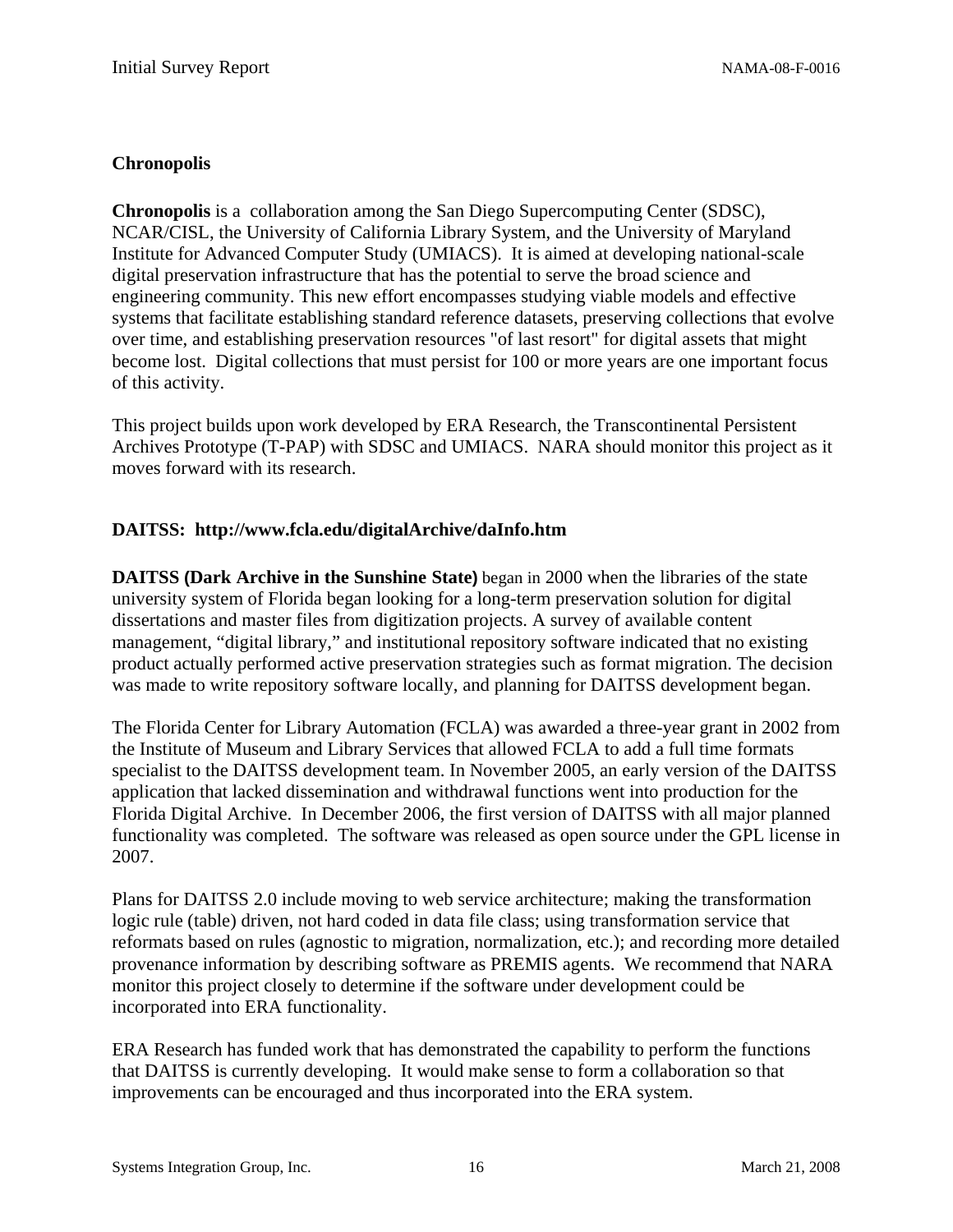#### **JHOVE: http://hul.harvard.edu/jhove/index.html**

**JHOVE (JSTOR/Harvard Object Validation Environment)** is a project to automate the identification and validation of file formats. This process is based on the file itself rather than the filename extension. **JHOVE2** seeks to retain existing JHOVE functionality and refactor the existing architecture, support enhancements, increase the range of supported formats, and develop modules for supporting key preservation processes. Since Harvard is a key member of the Global Digital Format Registry, we assume NARA has access to JHOVE materials.

#### **Global Digital Format Registry : http://hul.harvard.edu/gdfr/**

The GDFR initiative led by the Harvard University Library (HUL) aims to develop an architecture to support a distributed global registry for file format information. Once deployed, the GDFR will provide services for the centrally-organized collection of format representation information, and the distributed storage, discovery, and delivery of that information. The architecture and software for the GDFR is being developed by Harvard University Library with support from the Andrew W. Mellon Foundation.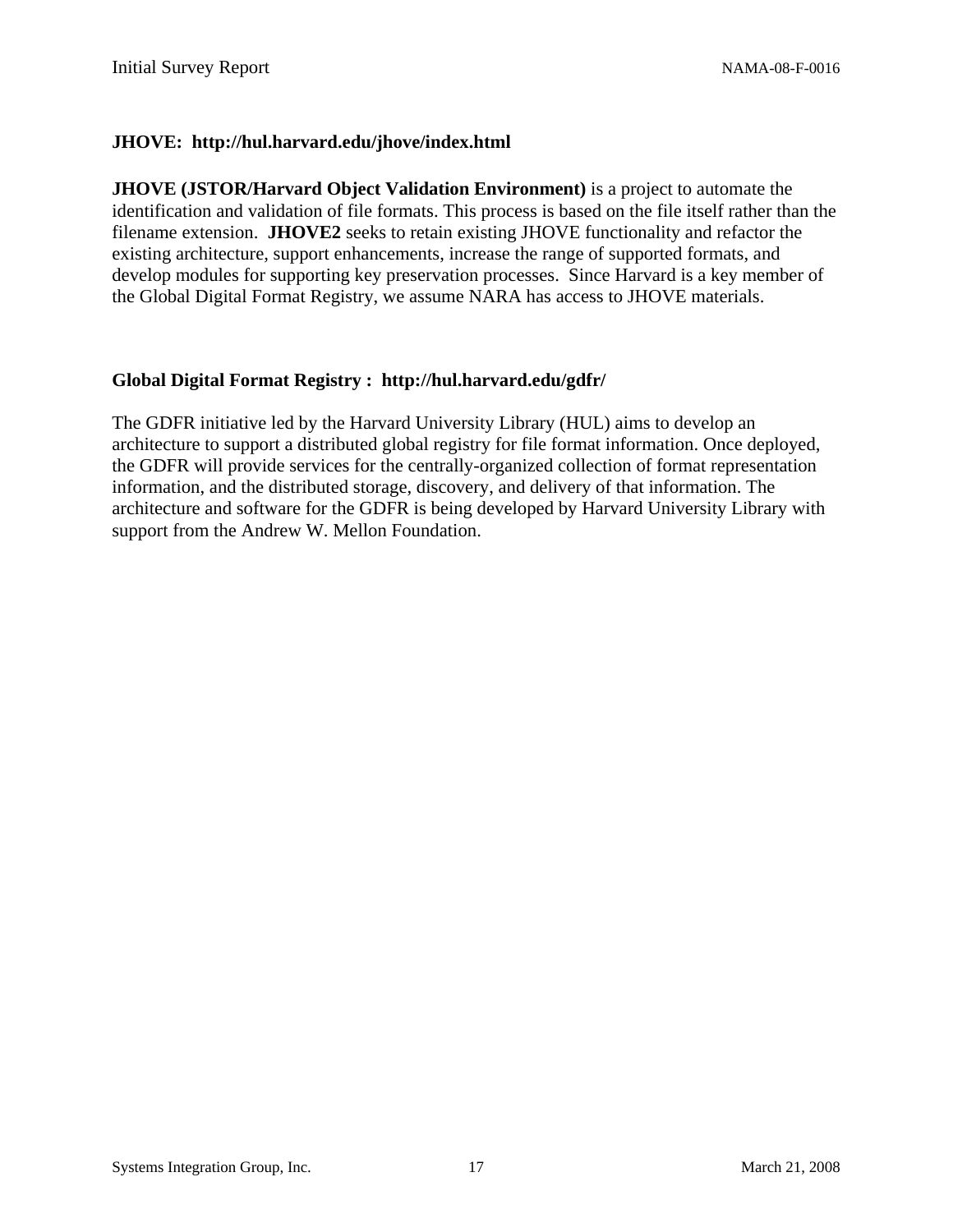| <b>Function</b>  | <b>Product</b>                    | <b>Status</b>                   | <b>Sponsor</b>  |
|------------------|-----------------------------------|---------------------------------|-----------------|
| Data type        | <b>GDFR</b>                       | In development                  | <b>HUL</b>      |
| characterization | <b>PRONOM</b>                     | Developed, implemented and      | <b>TNA</b>      |
|                  |                                   | being improved;                 |                 |
|                  |                                   | Available as free and open      |                 |
|                  |                                   | source software (FOSS)          |                 |
| Data type        | <b>DROID</b>                      | Developed, implemented and      | <b>TNA</b>      |
| recognition $&$  |                                   | being improved;                 |                 |
| validation       |                                   | Available as FOSS               |                 |
|                  | <b>JHOVE</b>                      | Developed, implemented and      | <b>HUL</b>      |
|                  |                                   | being improved;                 |                 |
|                  |                                   | Available as FOSS               |                 |
|                  | PERPOS format recognition         | Developed at Georgia Tech       | <b>ERA</b>      |
|                  | tool                              | Research Institute under ERA    | Research        |
|                  |                                   | funding. Implemented with test  |                 |
|                  |                                   | data                            |                 |
| Characterizing   | PERPOS document                   | Implemented in Georgia Tech     | <b>ERA</b>      |
| electronic       | characterization tools            | Research Institute ERA research | Research        |
| records          |                                   | project                         |                 |
|                  | <b>XCDL</b>                       | Specified                       | <b>PLANETS</b>  |
|                  | <b>Representation Information</b> | In analysis                     | <b>CASPAR</b>   |
|                  | Tool                              |                                 |                 |
| Defining         | <b>INSPECT</b>                    |                                 | <b>TNA</b>      |
| properties that  | <b>Record Templates</b>           | Described                       | <b>NARA</b>     |
| must be          |                                   |                                 |                 |
| preserved        |                                   |                                 |                 |
| Preservation     | <b>PLATO</b>                      | In development                  | <b>PLANETS</b>  |
| Planning         | <b>Lifecycle Management Plans</b> | To be implemented partially in  | <b>ERA</b>      |
|                  |                                   | initial ERA system              |                 |
|                  | <b>CRiB</b>                       | In development                  | <b>CRiB</b>     |
|                  | DAITSS 2.0 preservation           | Available                       | <b>FCLA</b>     |
|                  | format decision tool              |                                 |                 |
|                  | LOC preservation format           | Available                       | LOC             |
|                  | decision tool                     |                                 |                 |
| Preservation     | <b>Lifecycle Management Plans</b> | To be developed in later ERA    | <b>ERA</b>      |
| Management       |                                   | increments                      |                 |
|                  | <b>Preservation Framework</b>     | Architectural concept           | <b>ERA</b>      |
|                  | <b>CRiB</b>                       |                                 | <b>CRiB</b>     |
|                  | automation of digital object      |                                 | Sherpa          |
|                  | preservation                      |                                 | DP <sub>2</sub> |
|                  | <b>Digital Collection Manager</b> |                                 | <b>NLA</b>      |
|                  | DAITSS 2.0                        |                                 | <b>FCLA</b>     |

**Table 1 Summary of Potentially Useful Preservation Products**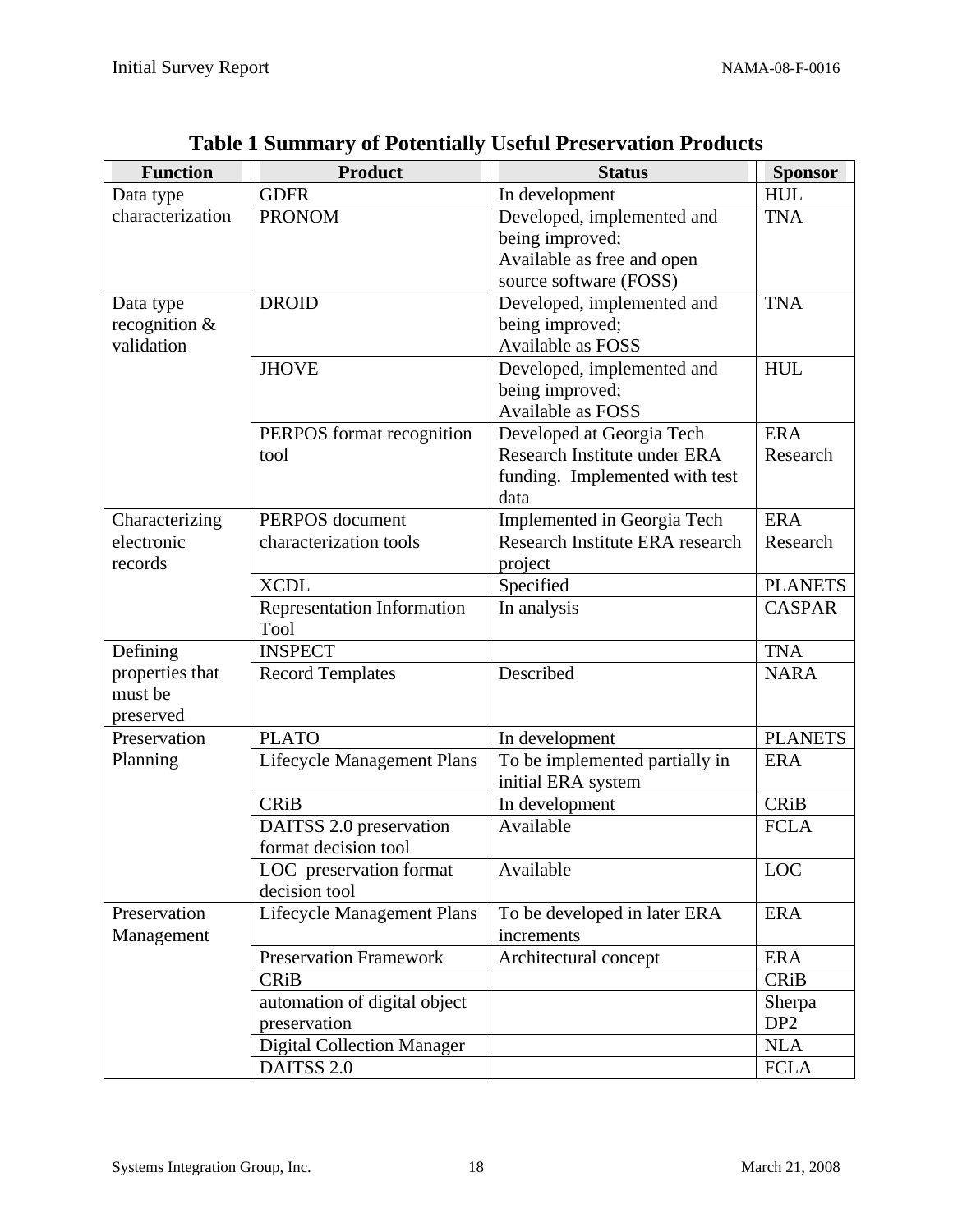| Preservation           | <b>CASPAR</b> authentication tool | In analysis                | <b>CASPAR</b>   |
|------------------------|-----------------------------------|----------------------------|-----------------|
| Services               | <b>CASPAR Preservation</b>        | In analysis                | <b>CASPAR</b>   |
|                        | <b>Orchestration Manager</b>      |                            |                 |
|                        | CRiB migration service            | In development             | <b>CRiB</b>     |
|                        | LOTAR 3D process and              |                            | <b>LOTAR</b>    |
|                        | data model for geometry data      |                            |                 |
|                        | and product structure             |                            |                 |
|                        | information                       |                            |                 |
|                        | tool for creating Metadata        | Planned                    | <b>SHERPA</b>   |
|                        | <b>Encoding and Transmission</b>  |                            | DP <sub>2</sub> |
|                        | Standard (METS) packages          |                            |                 |
|                        | <b>MVD</b> tool                   |                            | Shaman          |
|                        | <b>XENA</b> normalization tools   | Developed, implemented and | <b>NAA</b>      |
|                        |                                   | being improved             |                 |
|                        | <b>VERS</b> Encapsulated Object   | Available                  | <b>PROV</b>     |
|                        | DAITSS 2.0 transformation         |                            | <b>FCLA</b>     |
|                        | tool                              |                            |                 |
| <b>Access Services</b> |                                   |                            | <b>CASPAR</b>   |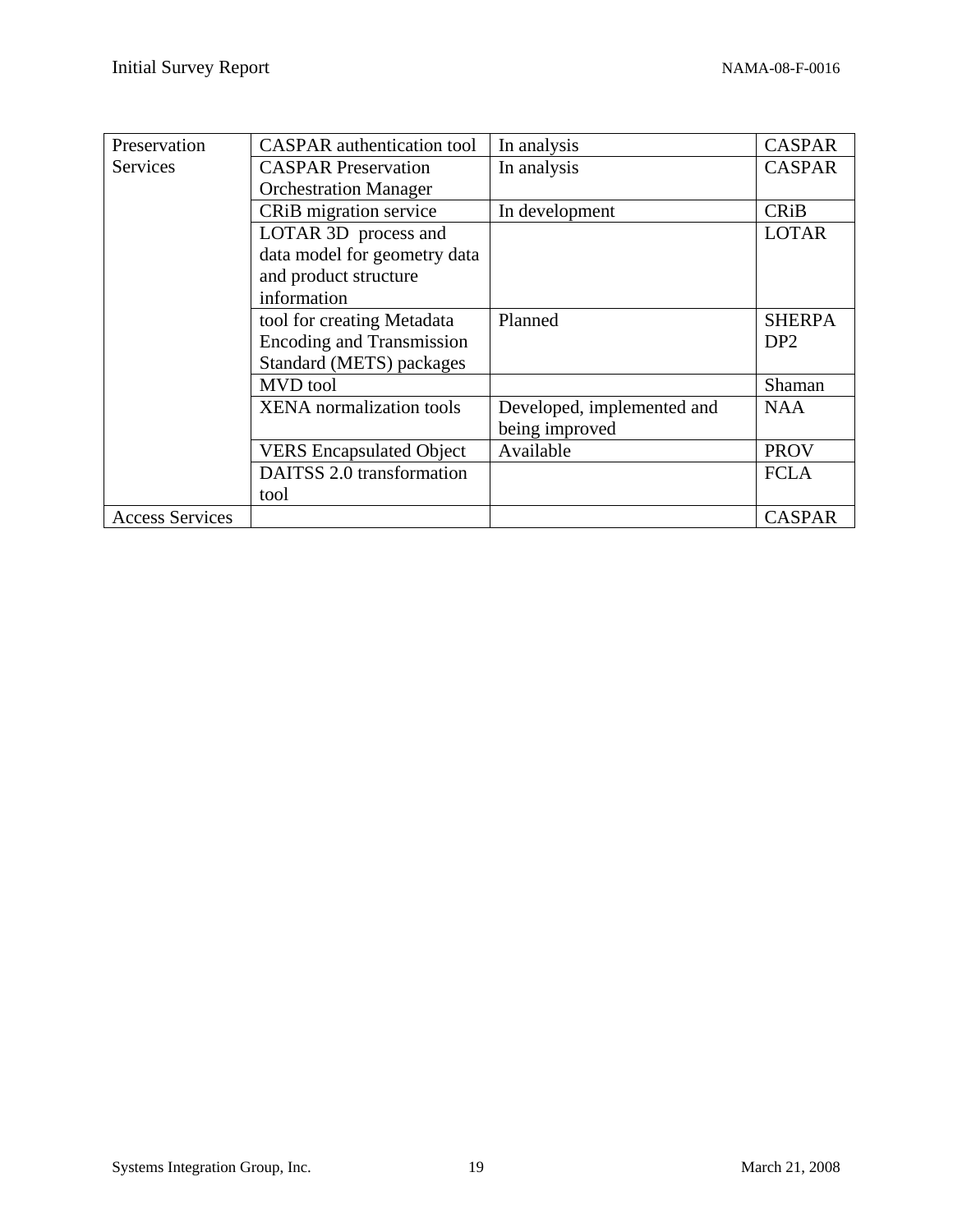## **Project Rating Table**

The table shown below summarizes the findings of this market survey. The rating scale is to be interpreted as follows:

- 3 The project shows high potential for continuing collaboration should these projects continue
- 2 The project shows moderate potential for continuing collaboration with ERA
- 1 The projects shows little potential for continuing collaboration, but should be monitored

None The project has nothing specific to offer ERA.

| <b>Name of Project/Software Product</b> | Rating                      |
|-----------------------------------------|-----------------------------|
| The National Archives DROID, PRONOM     | 3                           |
| The National Archives, INSPECT          | 3                           |
| Planets                                 | 3                           |
| <b>CASPAR</b>                           | 3                           |
| <b>CRIB</b>                             | 3                           |
| <b>DELOS</b>                            |                             |
| <b>DPE</b>                              | $\overline{2}$              |
| Kopal                                   |                             |
| <b>LIFE</b>                             |                             |
| <b>DRAMBORA</b>                         |                             |
| <b>LOTAR</b>                            | 3                           |
| <b>Nestor</b>                           | $\mathcal{D}_{\mathcal{L}}$ |
| <b>PARADIGM</b>                         |                             |
| <b>PRESTO</b>                           |                             |
| Project StORe                           |                             |
| Shaman                                  | 3                           |
| Sherpa DP2                              |                             |
| National Archives of Australia XENA     | 3                           |
| National Library of Australia           | $\overline{2}$              |
| <b>VERS</b>                             | $\overline{2}$              |
| Chronopolis                             |                             |
| <b>FCLA DAITSS</b>                      | 3                           |
| <b>JHOVE</b>                            | 3                           |